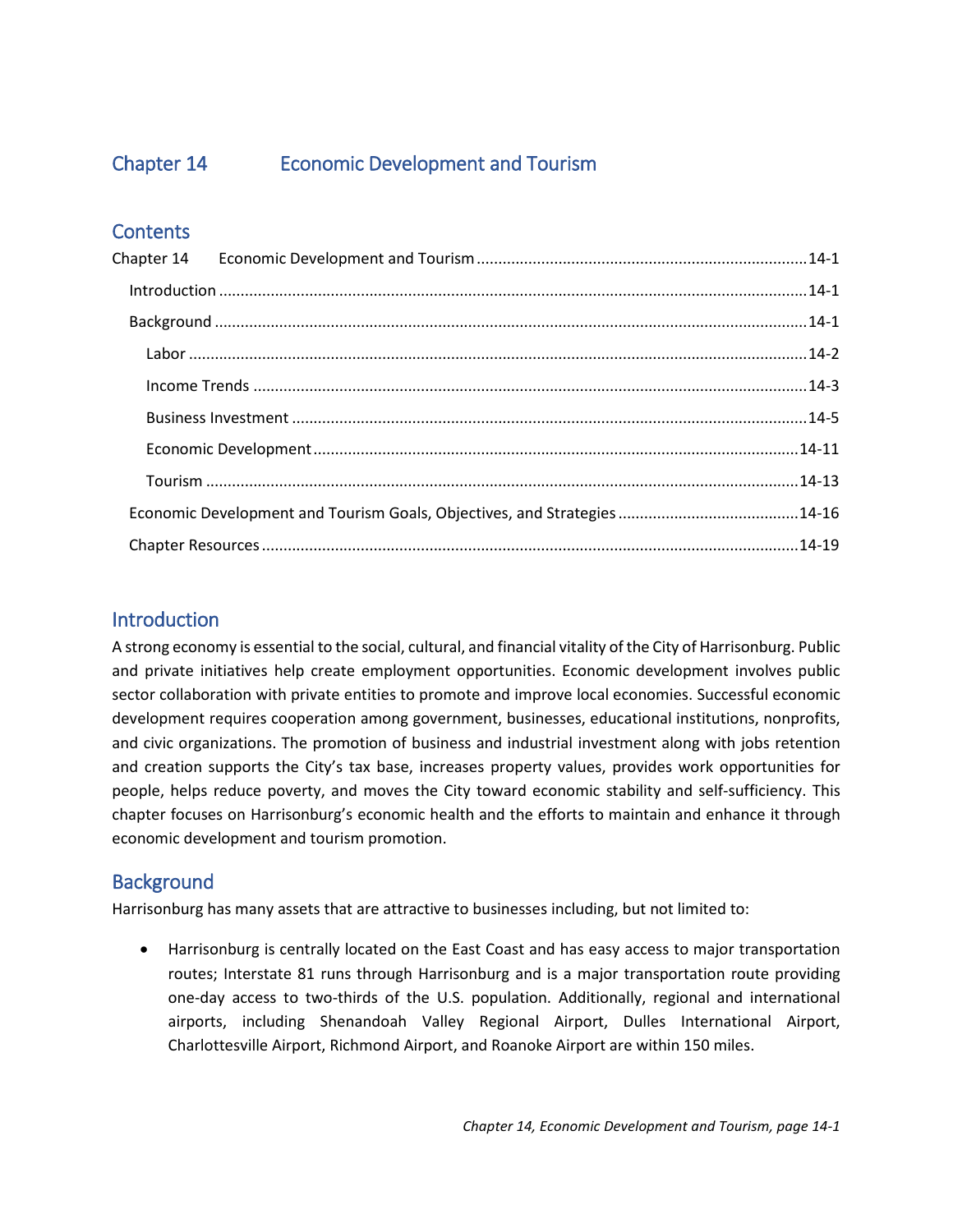# <span id="page-1-0"></span>Chapter 14 Economic Development and Tourism

# **Contents**

# <span id="page-1-1"></span>Introduction

A strong economy is essential to the social, cultural, and financial vitality of the City of Harrisonburg. Public and private initiatives help create employment opportunities. Economic development involves public sector collaboration with private entities to promote and improve local economies. Successful economic development requires cooperation among government, businesses, educational institutions, nonprofits, and civic organizations. The promotion of business and industrial investment along with jobs retention and creation supports the City's tax base, increases property values, provides work opportunities for people, helps reduce poverty, and moves the City toward economic stability and self-sufficiency. This chapter focuses on Harrisonburg's economic health and the efforts to maintain and enhance it through economic development and tourism promotion.

# <span id="page-1-2"></span>**Background**

Harrisonburg has many assets that are attractive to businesses including, but not limited to:

• Harrisonburg is centrally located on the East Coast and has easy access to major transportation routes; Interstate 81 runs through Harrisonburg and is a major transportation route providing one-day access to two-thirds of the U.S. population. Additionally, regional and international airports, including Shenandoah Valley Regional Airport, Dulles International Airport, Charlottesville Airport, Richmond Airport, and Roanoke Airport are within 150 miles.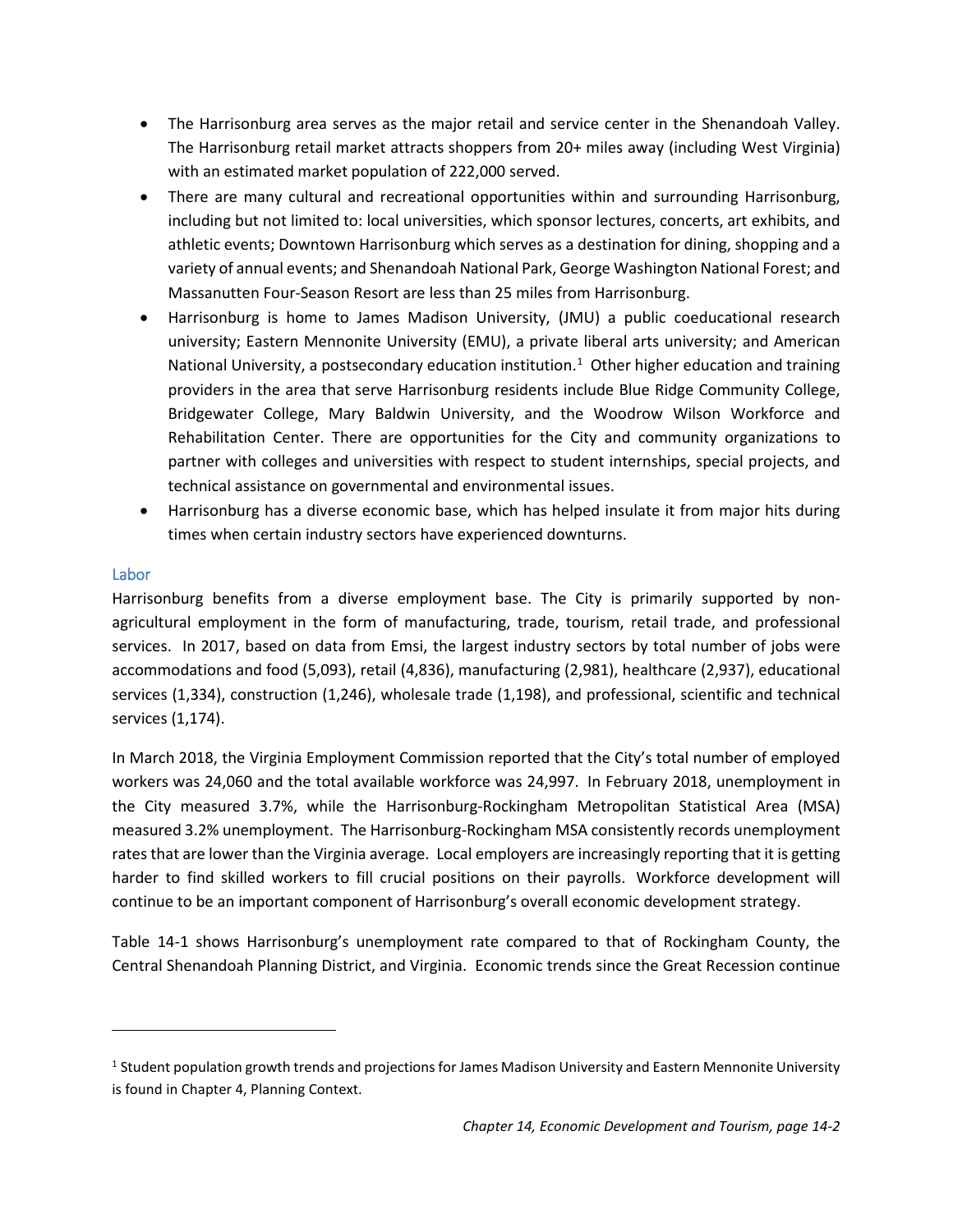- The Harrisonburg area serves as the major retail and service center in the Shenandoah Valley. The Harrisonburg retail market attracts shoppers from 20+ miles away (including West Virginia) with an estimated market population of 222,000 served.
- There are many cultural and recreational opportunities within and surrounding Harrisonburg, including but not limited to: local universities, which sponsor lectures, concerts, art exhibits, and athletic events; Downtown Harrisonburg which serves as a destination for dining, shopping and a variety of annual events; and Shenandoah National Park, George Washington National Forest; and Massanutten Four-Season Resort are less than 25 miles from Harrisonburg.
- Harrisonburg is home to James Madison University, (JMU) a public coeducational research university; Eastern Mennonite University (EMU), a private liberal arts university; and American National University, a postsecondary education institution.<sup>[1](#page-2-1)</sup> Other higher education and training providers in the area that serve Harrisonburg residents include Blue Ridge Community College, Bridgewater College, Mary Baldwin University, and the Woodrow Wilson Workforce and Rehabilitation Center. There are opportunities for the City and community organizations to partner with colleges and universities with respect to student internships, special projects, and technical assistance on governmental and environmental issues.
- Harrisonburg has a diverse economic base, which has helped insulate it from major hits during times when certain industry sectors have experienced downturns.

# <span id="page-2-0"></span>Labor

 $\overline{\phantom{a}}$ 

Harrisonburg benefits from a diverse employment base. The City is primarily supported by nonagricultural employment in the form of manufacturing, trade, tourism, retail trade, and professional services. In 2017, based on data from Emsi, the largest industry sectors by total number of jobs were accommodations and food (5,093), retail (4,836), manufacturing (2,981), healthcare (2,937), educational services (1,334), construction (1,246), wholesale trade (1,198), and professional, scientific and technical services (1,174).

In March 2018, the Virginia Employment Commission reported that the City's total number of employed workers was 24,060 and the total available workforce was 24,997. In February 2018, unemployment in the City measured 3.7%, while the Harrisonburg-Rockingham Metropolitan Statistical Area (MSA) measured 3.2% unemployment. The Harrisonburg-Rockingham MSA consistently records unemployment rates that are lower than the Virginia average. Local employers are increasingly reporting that it is getting harder to find skilled workers to fill crucial positions on their payrolls. Workforce development will continue to be an important component of Harrisonburg's overall economic development strategy.

[Table 14-1](#page-3-1) shows Harrisonburg's unemployment rate compared to that of Rockingham County, the Central Shenandoah Planning District, and Virginia. Economic trends since the Great Recession continue

<span id="page-2-1"></span><sup>&</sup>lt;sup>1</sup> Student population growth trends and projections for James Madison University and Eastern Mennonite University is found in Chapter 4, Planning Context.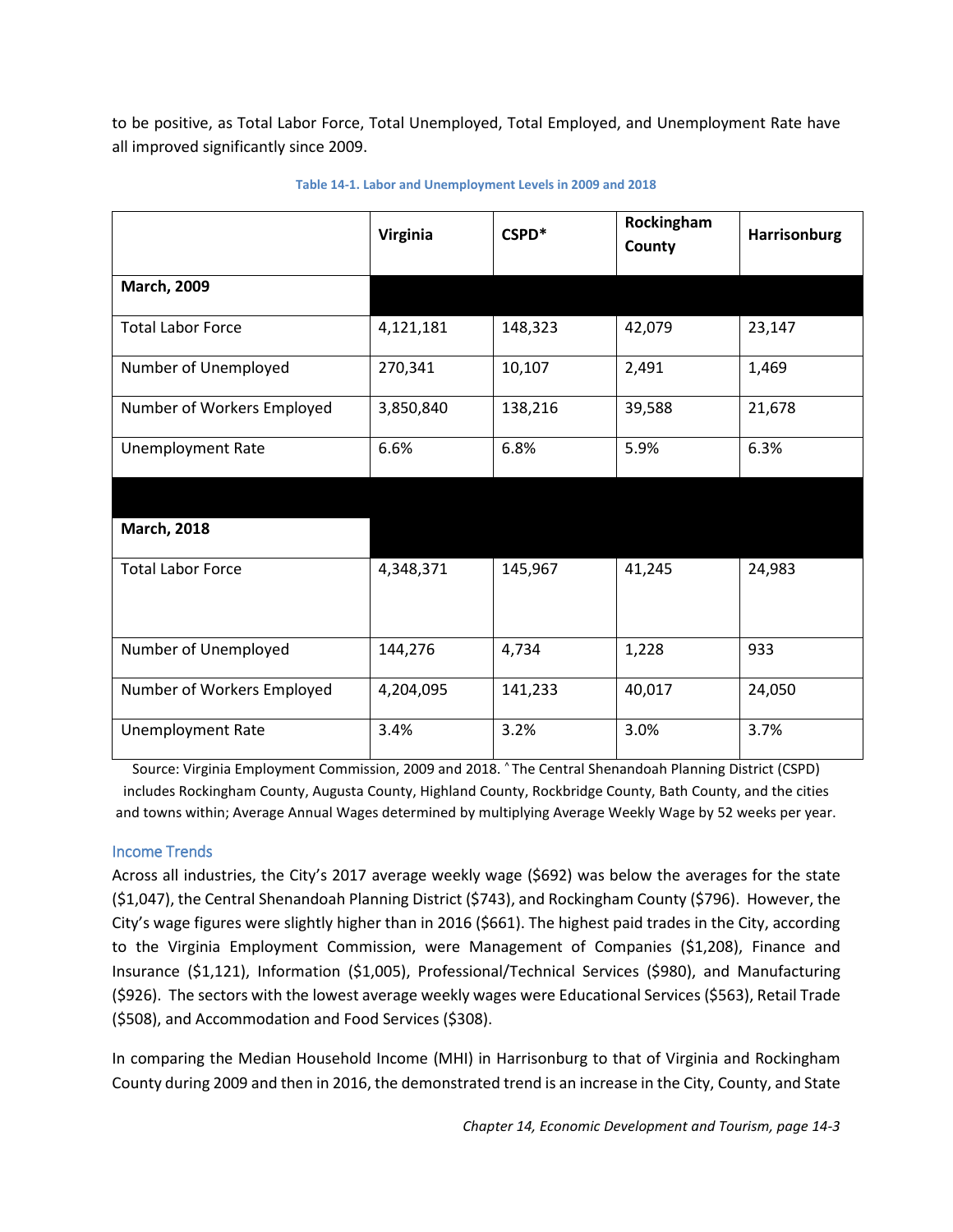to be positive, as Total Labor Force, Total Unemployed, Total Employed, and Unemployment Rate have all improved significantly since 2009.

<span id="page-3-1"></span>

|                            | Virginia  | CSPD <sup>*</sup> | Rockingham<br>County | <b>Harrisonburg</b> |
|----------------------------|-----------|-------------------|----------------------|---------------------|
| <b>March, 2009</b>         |           |                   |                      |                     |
| <b>Total Labor Force</b>   | 4,121,181 | 148,323           | 42,079               | 23,147              |
| Number of Unemployed       | 270,341   | 10,107            | 2,491                | 1,469               |
| Number of Workers Employed | 3,850,840 | 138,216           | 39,588               | 21,678              |
| <b>Unemployment Rate</b>   | 6.6%      | 6.8%              | 5.9%                 | 6.3%                |
|                            |           |                   |                      |                     |
| <b>March, 2018</b>         |           |                   |                      |                     |
| <b>Total Labor Force</b>   | 4,348,371 | 145,967           | 41,245               | 24,983              |
|                            |           |                   |                      |                     |
| Number of Unemployed       | 144,276   | 4,734             | 1,228                | 933                 |
| Number of Workers Employed | 4,204,095 | 141,233           | 40,017               | 24,050              |
| <b>Unemployment Rate</b>   | 3.4%      | 3.2%              | 3.0%                 | 3.7%                |

#### **Table 14-1. Labor and Unemployment Levels in 2009 and 2018**

Source: Virginia Employment Commission, 2009 and 2018. ^ The Central Shenandoah Planning District (CSPD) includes Rockingham County, Augusta County, Highland County, Rockbridge County, Bath County, and the cities and towns within; Average Annual Wages determined by multiplying Average Weekly Wage by 52 weeks per year.

#### <span id="page-3-0"></span>Income Trends

Across all industries, the City's 2017 average weekly wage (\$692) was below the averages for the state (\$1,047), the Central Shenandoah Planning District (\$743), and Rockingham County (\$796). However, the City's wage figures were slightly higher than in 2016 (\$661). The highest paid trades in the City, according to the Virginia Employment Commission, were Management of Companies (\$1,208), Finance and Insurance (\$1,121), Information (\$1,005), Professional/Technical Services (\$980), and Manufacturing (\$926). The sectors with the lowest average weekly wages were Educational Services (\$563), Retail Trade (\$508), and Accommodation and Food Services (\$308).

In comparing the Median Household Income (MHI) in Harrisonburg to that of Virginia and Rockingham County during 2009 and then in 2016, the demonstrated trend is an increase in the City, County, and State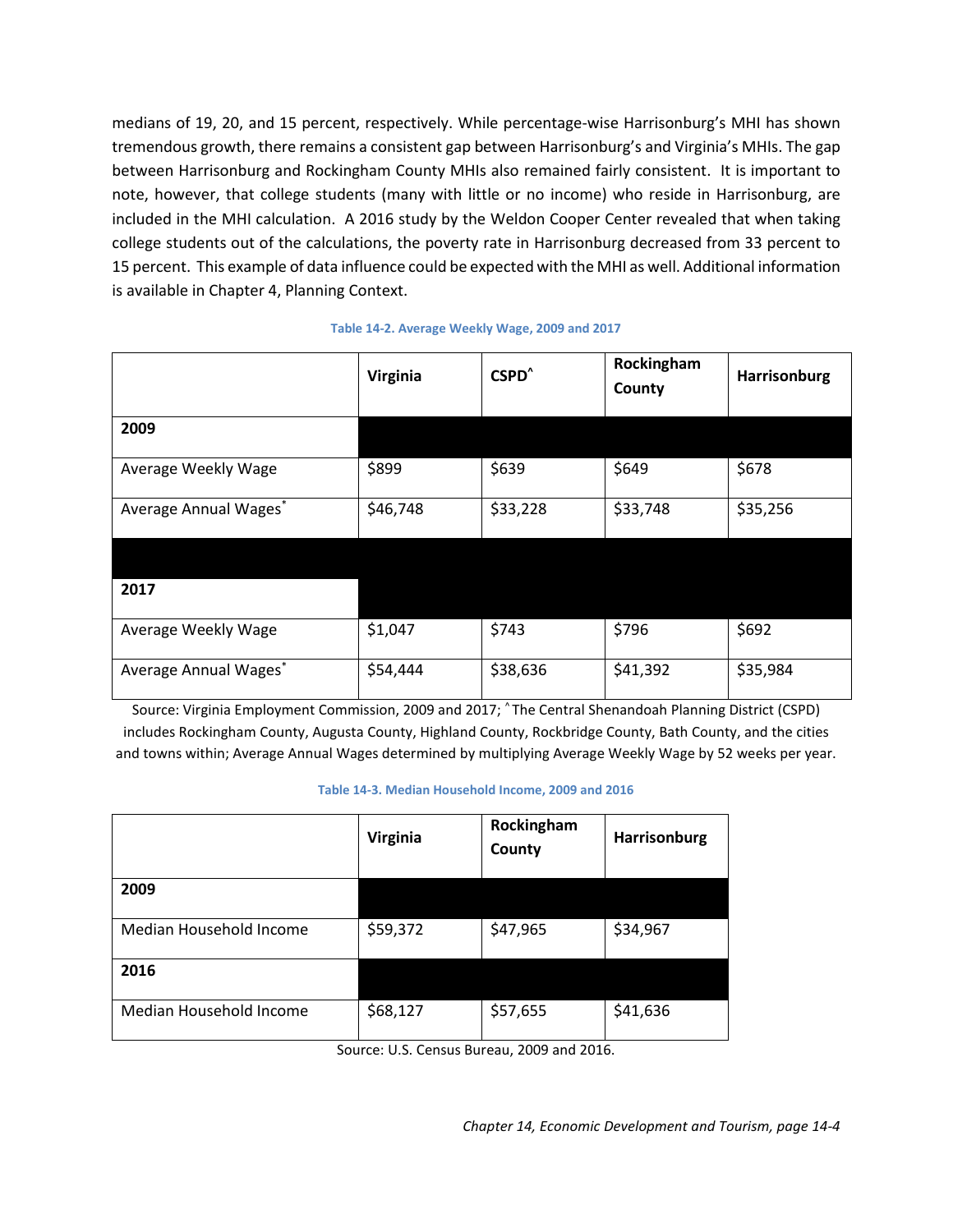medians of 19, 20, and 15 percent, respectively. While percentage-wise Harrisonburg's MHI has shown tremendous growth, there remains a consistent gap between Harrisonburg's and Virginia's MHIs. The gap between Harrisonburg and Rockingham County MHIs also remained fairly consistent. It is important to note, however, that college students (many with little or no income) who reside in Harrisonburg, are included in the MHI calculation. A 2016 study by the Weldon Cooper Center revealed that when taking college students out of the calculations, the poverty rate in Harrisonburg decreased from 33 percent to 15 percent. This example of data influence could be expected with the MHI as well. Additional information is available in Chapter 4, Planning Context.

|                       | <b>Virginia</b> | CSPD <sup>^</sup> | Rockingham<br>County | Harrisonburg |
|-----------------------|-----------------|-------------------|----------------------|--------------|
| 2009                  |                 |                   |                      |              |
| Average Weekly Wage   | \$899           | \$639             | \$649                | \$678        |
| Average Annual Wages* | \$46,748        | \$33,228          | \$33,748             | \$35,256     |
|                       |                 |                   |                      |              |
| 2017                  |                 |                   |                      |              |
| Average Weekly Wage   | \$1,047         | \$743             | \$796                | \$692        |
| Average Annual Wages* | \$54,444        | \$38,636          | \$41,392             | \$35,984     |

#### **Table 14-2. Average Weekly Wage, 2009 and 2017**

Source: Virginia Employment Commission, 2009 and 2017; ^ The Central Shenandoah Planning District (CSPD) includes Rockingham County, Augusta County, Highland County, Rockbridge County, Bath County, and the cities and towns within; Average Annual Wages determined by multiplying Average Weekly Wage by 52 weeks per year.

|                         | <b>Virginia</b> | Rockingham<br>County | Harrisonburg |
|-------------------------|-----------------|----------------------|--------------|
| 2009                    |                 |                      |              |
| Median Household Income | \$59,372        | \$47,965             | \$34,967     |
| 2016                    |                 |                      |              |
| Median Household Income | \$68,127        | \$57,655             | \$41,636     |

Source: U.S. Census Bureau, 2009 and 2016.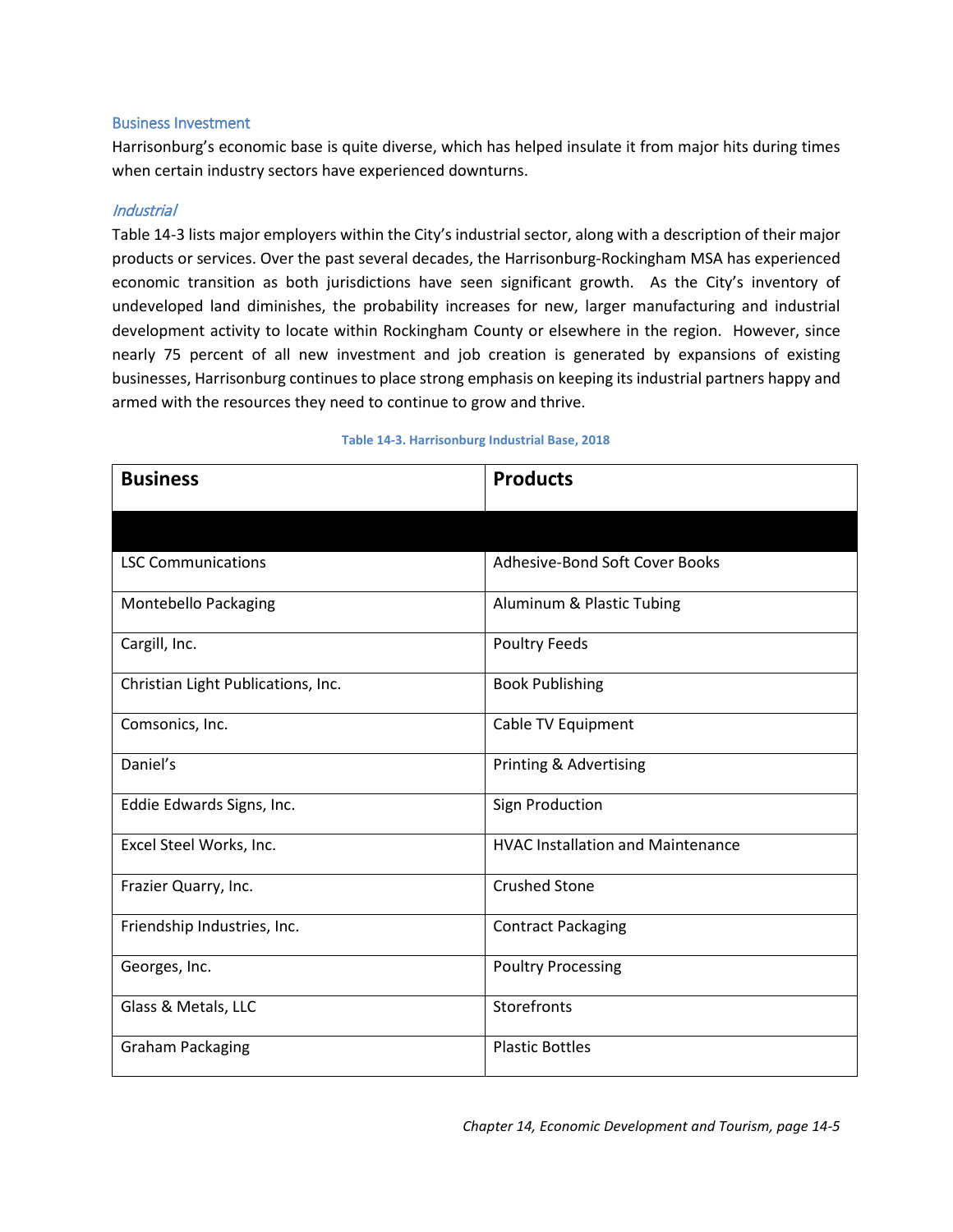#### <span id="page-5-0"></span>Business Investment

Harrisonburg's economic base is quite diverse, which has helped insulate it from major hits during times when certain industry sectors have experienced downturns.

## Industrial

[Table 14-3](#page-5-1) lists major employers within the City's industrial sector, along with a description of their major products or services. Over the past several decades, the Harrisonburg-Rockingham MSA has experienced economic transition as both jurisdictions have seen significant growth. As the City's inventory of undeveloped land diminishes, the probability increases for new, larger manufacturing and industrial development activity to locate within Rockingham County or elsewhere in the region. However, since nearly 75 percent of all new investment and job creation is generated by expansions of existing businesses, Harrisonburg continues to place strong emphasis on keeping its industrial partners happy and armed with the resources they need to continue to grow and thrive.

<span id="page-5-1"></span>

| <b>Business</b>                    | <b>Products</b>                          |
|------------------------------------|------------------------------------------|
|                                    |                                          |
| <b>LSC Communications</b>          | Adhesive-Bond Soft Cover Books           |
| Montebello Packaging               | Aluminum & Plastic Tubing                |
| Cargill, Inc.                      | <b>Poultry Feeds</b>                     |
| Christian Light Publications, Inc. | <b>Book Publishing</b>                   |
| Comsonics, Inc.                    | Cable TV Equipment                       |
| Daniel's                           | Printing & Advertising                   |
| Eddie Edwards Signs, Inc.          | Sign Production                          |
| Excel Steel Works, Inc.            | <b>HVAC Installation and Maintenance</b> |
| Frazier Quarry, Inc.               | <b>Crushed Stone</b>                     |
| Friendship Industries, Inc.        | <b>Contract Packaging</b>                |
| Georges, Inc.                      | <b>Poultry Processing</b>                |
| Glass & Metals, LLC                | Storefronts                              |
| <b>Graham Packaging</b>            | <b>Plastic Bottles</b>                   |

#### **Table 14-3. Harrisonburg Industrial Base, 2018**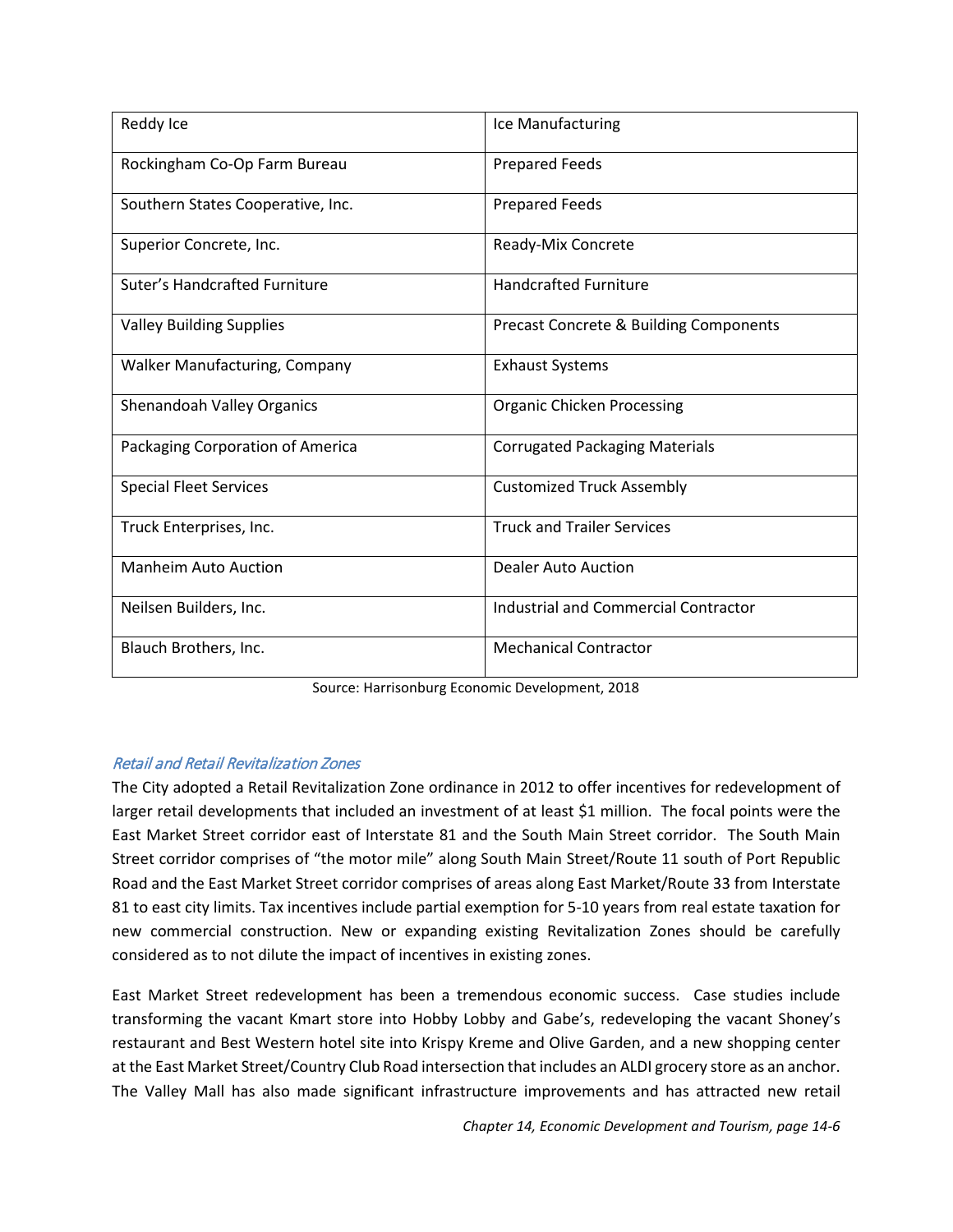| Reddy Ice                            | Ice Manufacturing                           |
|--------------------------------------|---------------------------------------------|
| Rockingham Co-Op Farm Bureau         | <b>Prepared Feeds</b>                       |
| Southern States Cooperative, Inc.    | <b>Prepared Feeds</b>                       |
| Superior Concrete, Inc.              | Ready-Mix Concrete                          |
| Suter's Handcrafted Furniture        | <b>Handcrafted Furniture</b>                |
| <b>Valley Building Supplies</b>      | Precast Concrete & Building Components      |
| <b>Walker Manufacturing, Company</b> | <b>Exhaust Systems</b>                      |
| Shenandoah Valley Organics           | <b>Organic Chicken Processing</b>           |
| Packaging Corporation of America     | <b>Corrugated Packaging Materials</b>       |
| <b>Special Fleet Services</b>        | <b>Customized Truck Assembly</b>            |
| Truck Enterprises, Inc.              | <b>Truck and Trailer Services</b>           |
| <b>Manheim Auto Auction</b>          | Dealer Auto Auction                         |
| Neilsen Builders, Inc.               | <b>Industrial and Commercial Contractor</b> |
| Blauch Brothers, Inc.                | <b>Mechanical Contractor</b>                |

Source: Harrisonburg Economic Development, 2018

# Retail and Retail Revitalization Zones

The City adopted a Retail Revitalization Zone ordinance in 2012 to offer incentives for redevelopment of larger retail developments that included an investment of at least \$1 million. The focal points were the East Market Street corridor east of Interstate 81 and the South Main Street corridor. The South Main Street corridor comprises of "the motor mile" along South Main Street/Route 11 south of Port Republic Road and the East Market Street corridor comprises of areas along East Market/Route 33 from Interstate 81 to east city limits. Tax incentives include partial exemption for 5-10 years from real estate taxation for new commercial construction. New or expanding existing Revitalization Zones should be carefully considered as to not dilute the impact of incentives in existing zones.

East Market Street redevelopment has been a tremendous economic success. Case studies include transforming the vacant Kmart store into Hobby Lobby and Gabe's, redeveloping the vacant Shoney's restaurant and Best Western hotel site into Krispy Kreme and Olive Garden, and a new shopping center at the East Market Street/Country Club Road intersection that includes an ALDI grocery store as an anchor. The Valley Mall has also made significant infrastructure improvements and has attracted new retail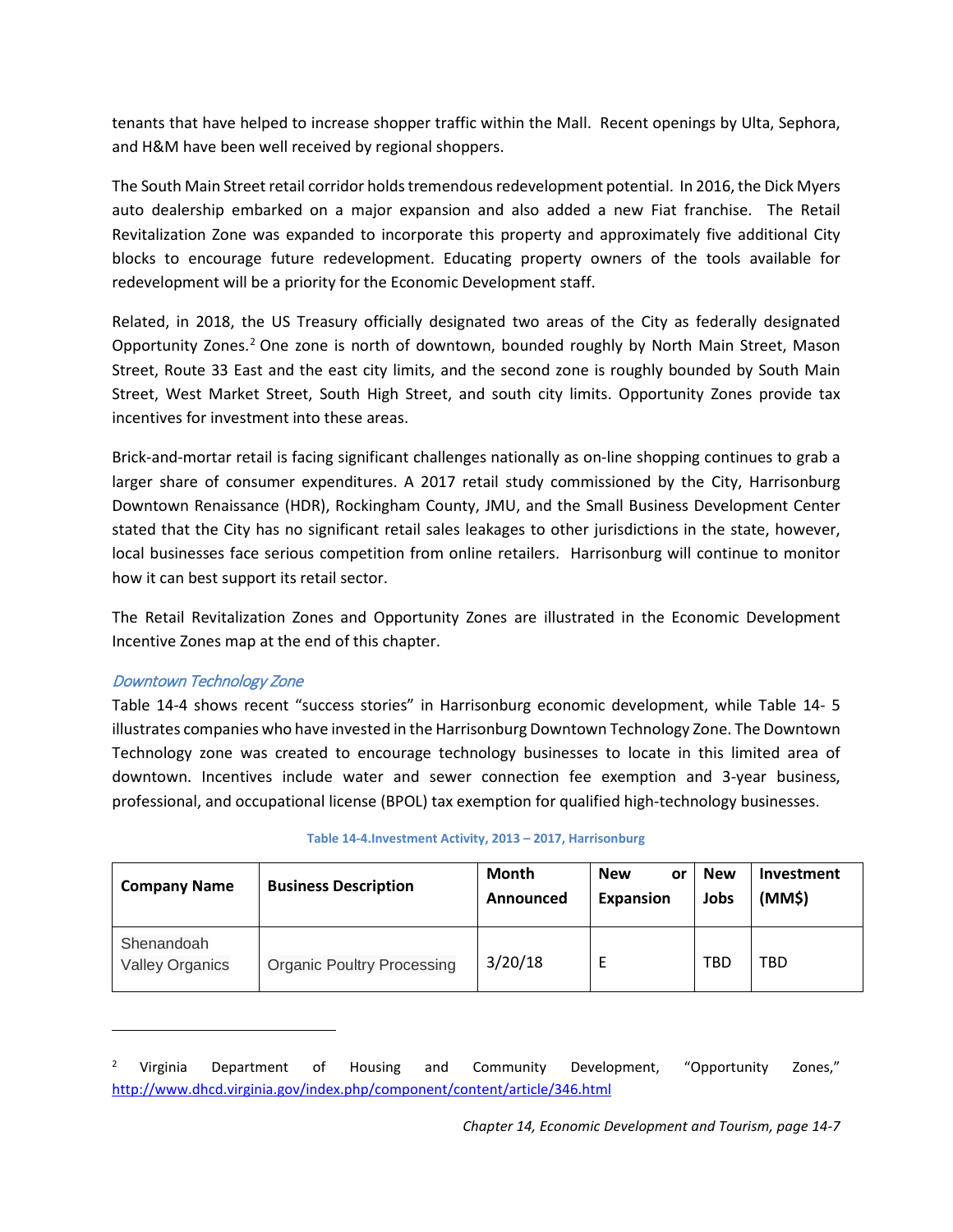tenants that have helped to increase shopper traffic within the Mall. Recent openings by Ulta, Sephora, and H&M have been well received by regional shoppers.

The South Main Street retail corridor holds tremendous redevelopment potential. In 2016, the Dick Myers auto dealership embarked on a major expansion and also added a new Fiat franchise. The Retail Revitalization Zone was expanded to incorporate this property and approximately five additional City blocks to encourage future redevelopment. Educating property owners of the tools available for redevelopment will be a priority for the Economic Development staff.

Related, in 2018, the US Treasury officially designated two areas of the City as federally designated Opportunity Zones.<sup>[2](#page-7-1)</sup> One zone is north of downtown, bounded roughly by North Main Street, Mason Street, Route 33 East and the east city limits, and the second zone is roughly bounded by South Main Street, West Market Street, South High Street, and south city limits. Opportunity Zones provide tax incentives for investment into these areas.

Brick-and-mortar retail is facing significant challenges nationally as on-line shopping continues to grab a larger share of consumer expenditures. A 2017 retail study commissioned by the City, Harrisonburg Downtown Renaissance (HDR), Rockingham County, JMU, and the Small Business Development Center stated that the City has no significant retail sales leakages to other jurisdictions in the state, however, local businesses face serious competition from online retailers. Harrisonburg will continue to monitor how it can best support its retail sector.

The Retail Revitalization Zones and Opportunity Zones are illustrated in the Economic Development Incentive Zones map at the end of this chapter.

# Downtown Technology Zone

 $\overline{\phantom{a}}$ 

[Table 14-4](#page-7-0) shows recent "success stories" in Harrisonburg economic development, while [Table 14-](#page-9-0) 5 illustrates companies who have invested in the Harrisonburg Downtown Technology Zone. The Downtown Technology zone was created to encourage technology businesses to locate in this limited area of downtown. Incentives include water and sewer connection fee exemption and 3-year business, professional, and occupational license (BPOL) tax exemption for qualified high-technology businesses.

<span id="page-7-0"></span>

| <b>Company Name</b>                  | <b>Business Description</b>       | Month<br>Announced | <b>New</b><br>or<br><b>Expansion</b> | <b>New</b><br>Jobs | Investment<br>(MM\$) |
|--------------------------------------|-----------------------------------|--------------------|--------------------------------------|--------------------|----------------------|
| Shenandoah<br><b>Valley Organics</b> | <b>Organic Poultry Processing</b> | 3/20/18            |                                      | <b>TBD</b>         | TBD                  |

#### **Table 14-4.Investment Activity, 2013 – 2017, Harrisonburg**

<span id="page-7-1"></span><sup>&</sup>lt;sup>2</sup> Virginia Department of Housing and Community Development, "Opportunity Zones," <http://www.dhcd.virginia.gov/index.php/component/content/article/346.html>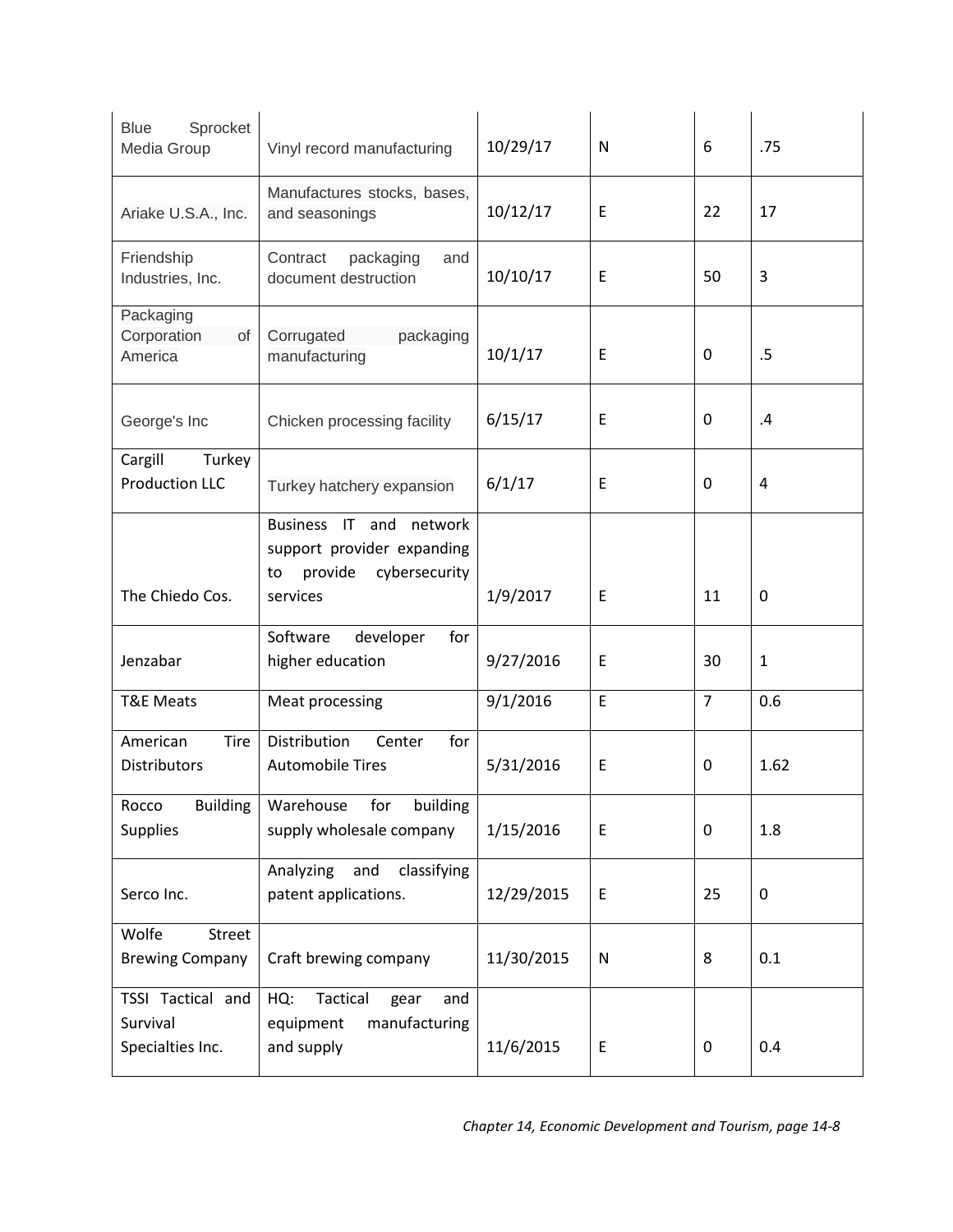| Sprocket<br><b>Blue</b><br>Media Group            | Vinyl record manufacturing                                                                    | 10/29/17   | N           | 6              | .75          |
|---------------------------------------------------|-----------------------------------------------------------------------------------------------|------------|-------------|----------------|--------------|
| Ariake U.S.A., Inc.                               | Manufactures stocks, bases,<br>and seasonings                                                 | 10/12/17   | E           | 22             | 17           |
| Friendship<br>Industries, Inc.                    | Contract<br>packaging<br>and<br>document destruction                                          | 10/10/17   | Ε           | 50             | 3            |
| Packaging<br>Corporation<br>of<br>America         | Corrugated<br>packaging<br>manufacturing                                                      | 10/1/17    | Ε           | 0              | .5           |
| George's Inc                                      | Chicken processing facility                                                                   | 6/15/17    | E           | 0              | .4           |
| Cargill<br>Turkey<br><b>Production LLC</b>        | Turkey hatchery expansion                                                                     | 6/1/17     | E           | $\pmb{0}$      | 4            |
|                                                   | Business IT<br>and<br>network<br>support provider expanding<br>provide<br>cybersecurity<br>to |            |             |                |              |
| The Chiedo Cos.                                   | services                                                                                      | 1/9/2017   | Ε           | 11             | 0            |
| Jenzabar                                          | Software<br>developer<br>for<br>higher education                                              | 9/27/2016  | E           | 30             | $\mathbf{1}$ |
| <b>T&amp;E Meats</b>                              | Meat processing                                                                               | 9/1/2016   | $\mathsf E$ | $\overline{7}$ | 0.6          |
| American<br>Tire<br><b>Distributors</b>           | Distribution<br>for<br>Center<br><b>Automobile Tires</b>                                      | 5/31/2016  | E           | 0              | 1.62         |
| <b>Building</b><br>Rocco<br><b>Supplies</b>       | building<br>Warehouse<br>for<br>supply wholesale company                                      | 1/15/2016  | $\mathsf E$ | 0              | 1.8          |
| Serco Inc.                                        | Analyzing<br>and<br>classifying<br>patent applications.                                       | 12/29/2015 | $\mathsf E$ | 25             | $\pmb{0}$    |
| Wolfe<br>Street<br><b>Brewing Company</b>         | Craft brewing company                                                                         | 11/30/2015 | N           | 8              | 0.1          |
| TSSI Tactical and<br>Survival<br>Specialties Inc. | Tactical<br>HQ:<br>gear<br>and<br>manufacturing<br>equipment<br>and supply                    | 11/6/2015  | E           | 0              | 0.4          |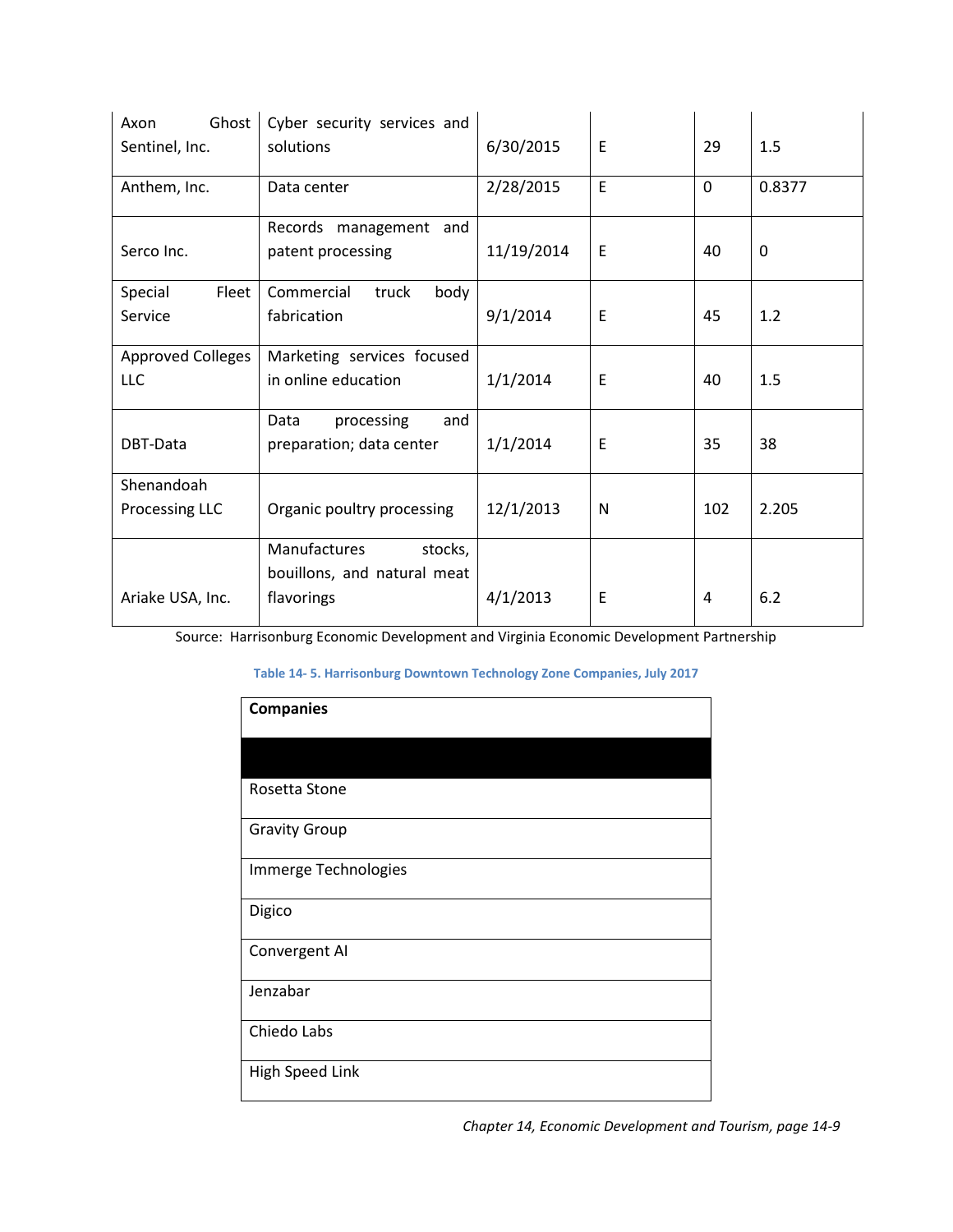| Ghost<br>Axon            | Cyber security services and |            |   |             |              |
|--------------------------|-----------------------------|------------|---|-------------|--------------|
| Sentinel, Inc.           | solutions                   | 6/30/2015  | E | 29          | 1.5          |
| Anthem, Inc.             | Data center                 | 2/28/2015  | E | $\mathbf 0$ | 0.8377       |
|                          | Records management and      |            |   |             |              |
| Serco Inc.               | patent processing           | 11/19/2014 | E | 40          | $\mathbf{0}$ |
| Fleet<br>Special         | Commercial<br>truck<br>body |            |   |             |              |
| Service                  | fabrication                 | 9/1/2014   | E | 45          | 1.2          |
| <b>Approved Colleges</b> | Marketing services focused  |            |   |             |              |
| <b>LLC</b>               | in online education         | 1/1/2014   | Е | 40          | 1.5          |
|                          | processing<br>Data<br>and   |            |   |             |              |
| DBT-Data                 | preparation; data center    | 1/1/2014   | E | 35          | 38           |
| Shenandoah               |                             |            |   |             |              |
| Processing LLC           | Organic poultry processing  | 12/1/2013  | N | 102         | 2.205        |
|                          | Manufactures<br>stocks,     |            |   |             |              |
|                          | bouillons, and natural meat |            |   |             |              |
| Ariake USA, Inc.         | flavorings                  | 4/1/2013   | E | 4           | 6.2          |

<span id="page-9-0"></span>Source: Harrisonburg Economic Development and Virginia Economic Development Partnership

#### **Table 14- 5. Harrisonburg Downtown Technology Zone Companies, July 2017**

| <b>Companies</b>     |
|----------------------|
|                      |
| Rosetta Stone        |
| <b>Gravity Group</b> |
| Immerge Technologies |
| Digico               |
| Convergent AI        |
| Jenzabar             |
| Chiedo Labs          |
| High Speed Link      |

*Chapter 14, Economic Development and Tourism, page 14-9*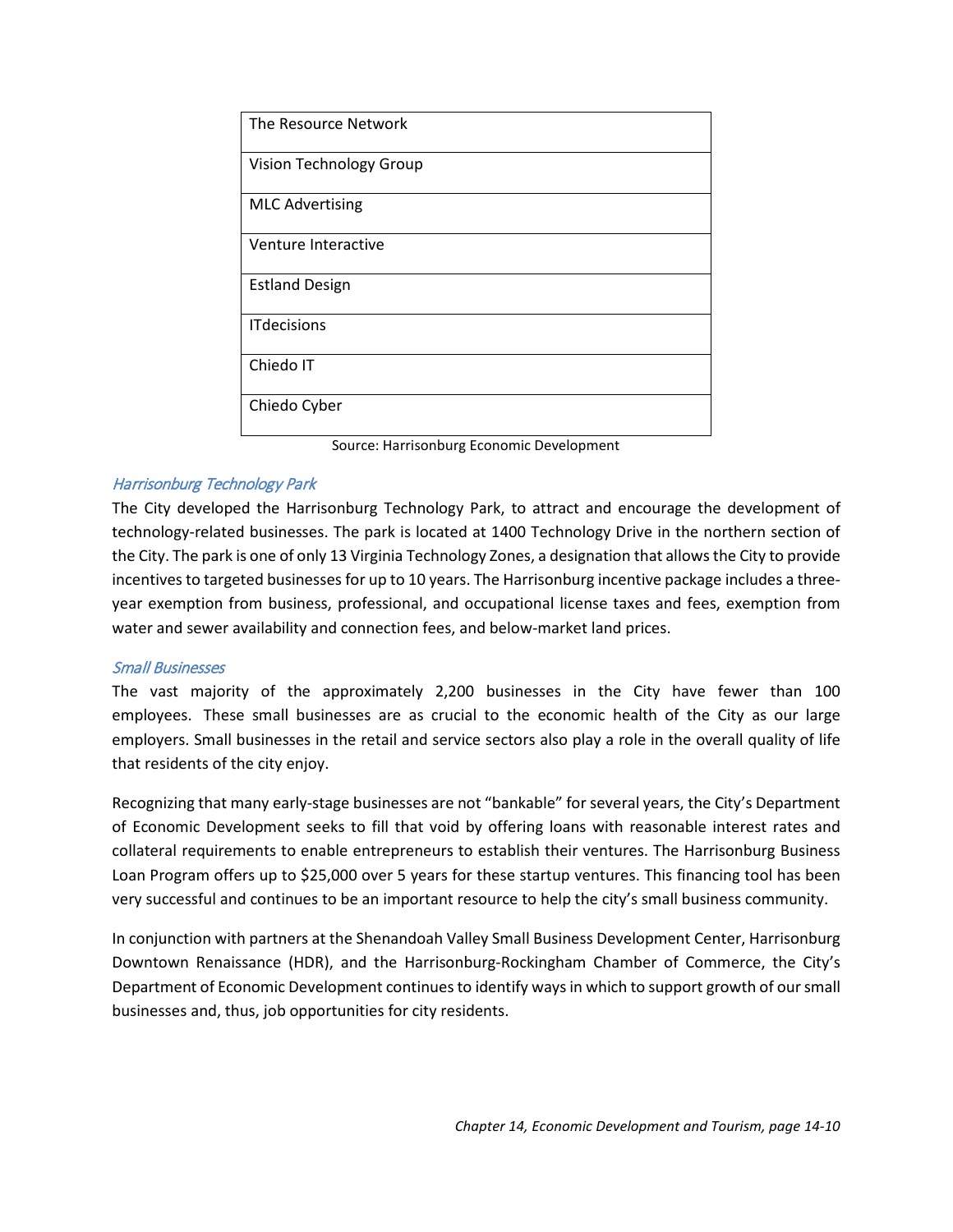| The Resource Network    |
|-------------------------|
| Vision Technology Group |
| <b>MLC Advertising</b>  |
| Venture Interactive     |
| <b>Estland Design</b>   |
| <b>ITdecisions</b>      |
| Chiedo IT               |
| Chiedo Cyber            |

Source: Harrisonburg Economic Development

## Harrisonburg Technology Park

The City developed the Harrisonburg Technology Park, to attract and encourage the development of technology-related businesses. The park is located at 1400 Technology Drive in the northern section of the City. The park is one of only 13 Virginia Technology Zones, a designation that allows the City to provide incentives to targeted businesses for up to 10 years. The Harrisonburg incentive package includes a threeyear exemption from business, professional, and occupational license taxes and fees, exemption from water and sewer availability and connection fees, and below-market land prices.

#### Small Businesses

The vast majority of the approximately 2,200 businesses in the City have fewer than 100 employees. These small businesses are as crucial to the economic health of the City as our large employers. Small businesses in the retail and service sectors also play a role in the overall quality of life that residents of the city enjoy.

Recognizing that many early-stage businesses are not "bankable" for several years, the City's Department of Economic Development seeks to fill that void by offering loans with reasonable interest rates and collateral requirements to enable entrepreneurs to establish their ventures. The Harrisonburg Business Loan Program offers up to \$25,000 over 5 years for these startup ventures. This financing tool has been very successful and continues to be an important resource to help the city's small business community.

In conjunction with partners at the Shenandoah Valley Small Business Development Center, Harrisonburg Downtown Renaissance (HDR), and the Harrisonburg-Rockingham Chamber of Commerce, the City's Department of Economic Development continues to identify ways in which to support growth of our small businesses and, thus, job opportunities for city residents.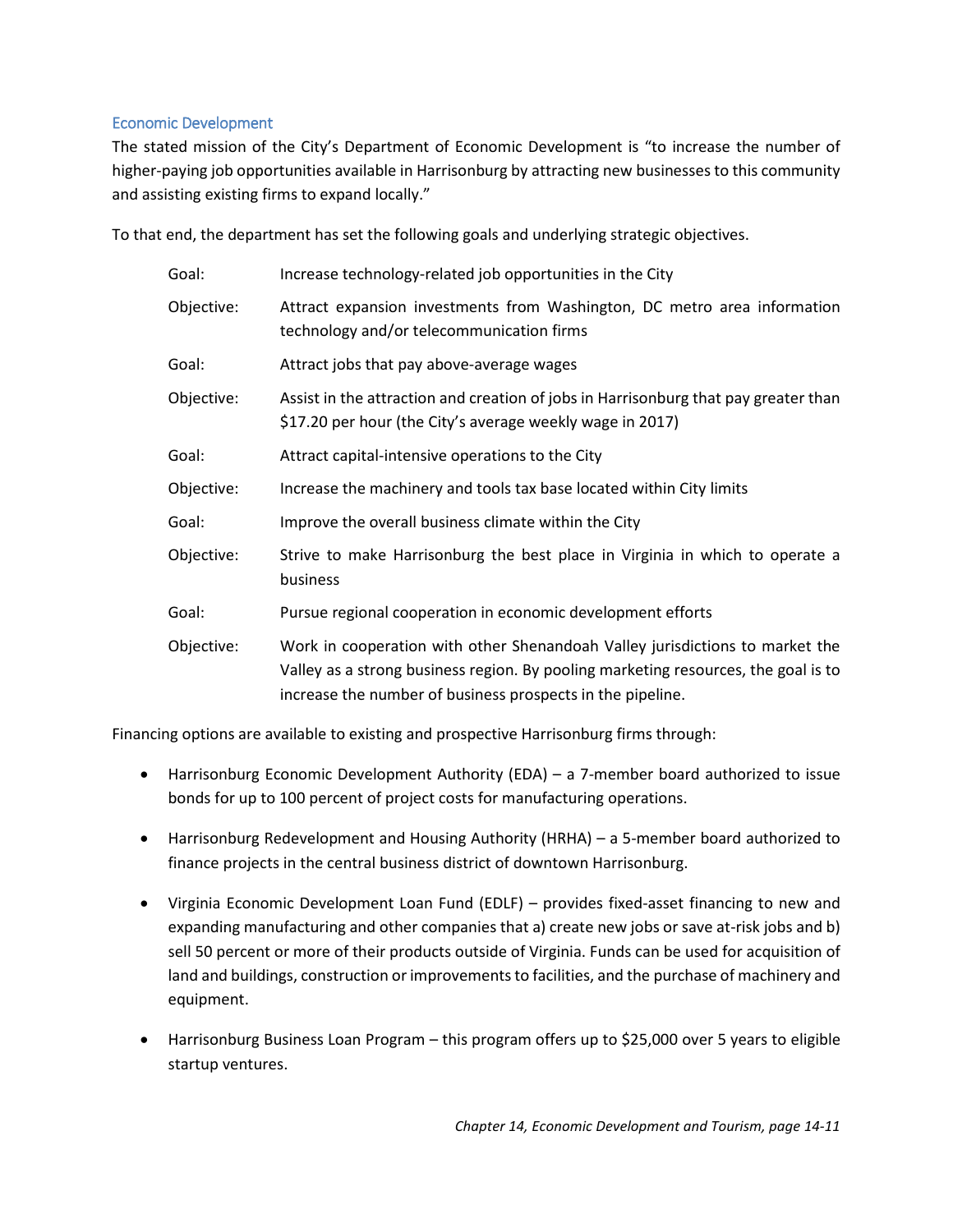# <span id="page-11-0"></span>Economic Development

The stated mission of the City's Department of Economic Development is "to increase the number of higher-paying job opportunities available in Harrisonburg by attracting new businesses to this community and assisting existing firms to expand locally."

To that end, the department has set the following goals and underlying strategic objectives.

| Increase technology-related job opportunities in the City                                                                                                                                                                        |
|----------------------------------------------------------------------------------------------------------------------------------------------------------------------------------------------------------------------------------|
| Attract expansion investments from Washington, DC metro area information<br>technology and/or telecommunication firms                                                                                                            |
| Attract jobs that pay above-average wages                                                                                                                                                                                        |
| Assist in the attraction and creation of jobs in Harrisonburg that pay greater than<br>\$17.20 per hour (the City's average weekly wage in 2017)                                                                                 |
| Attract capital-intensive operations to the City                                                                                                                                                                                 |
| Increase the machinery and tools tax base located within City limits                                                                                                                                                             |
| Improve the overall business climate within the City                                                                                                                                                                             |
| Strive to make Harrisonburg the best place in Virginia in which to operate a<br>business                                                                                                                                         |
| Pursue regional cooperation in economic development efforts                                                                                                                                                                      |
| Work in cooperation with other Shenandoah Valley jurisdictions to market the<br>Valley as a strong business region. By pooling marketing resources, the goal is to<br>increase the number of business prospects in the pipeline. |
|                                                                                                                                                                                                                                  |

Financing options are available to existing and prospective Harrisonburg firms through:

- Harrisonburg Economic Development Authority (EDA) a 7-member board authorized to issue bonds for up to 100 percent of project costs for manufacturing operations.
- Harrisonburg Redevelopment and Housing Authority (HRHA) a 5-member board authorized to finance projects in the central business district of downtown Harrisonburg.
- Virginia Economic Development Loan Fund (EDLF) provides fixed-asset financing to new and expanding manufacturing and other companies that a) create new jobs or save at-risk jobs and b) sell 50 percent or more of their products outside of Virginia. Funds can be used for acquisition of land and buildings, construction or improvements to facilities, and the purchase of machinery and equipment.
- Harrisonburg Business Loan Program this program offers up to \$25,000 over 5 years to eligible startup ventures.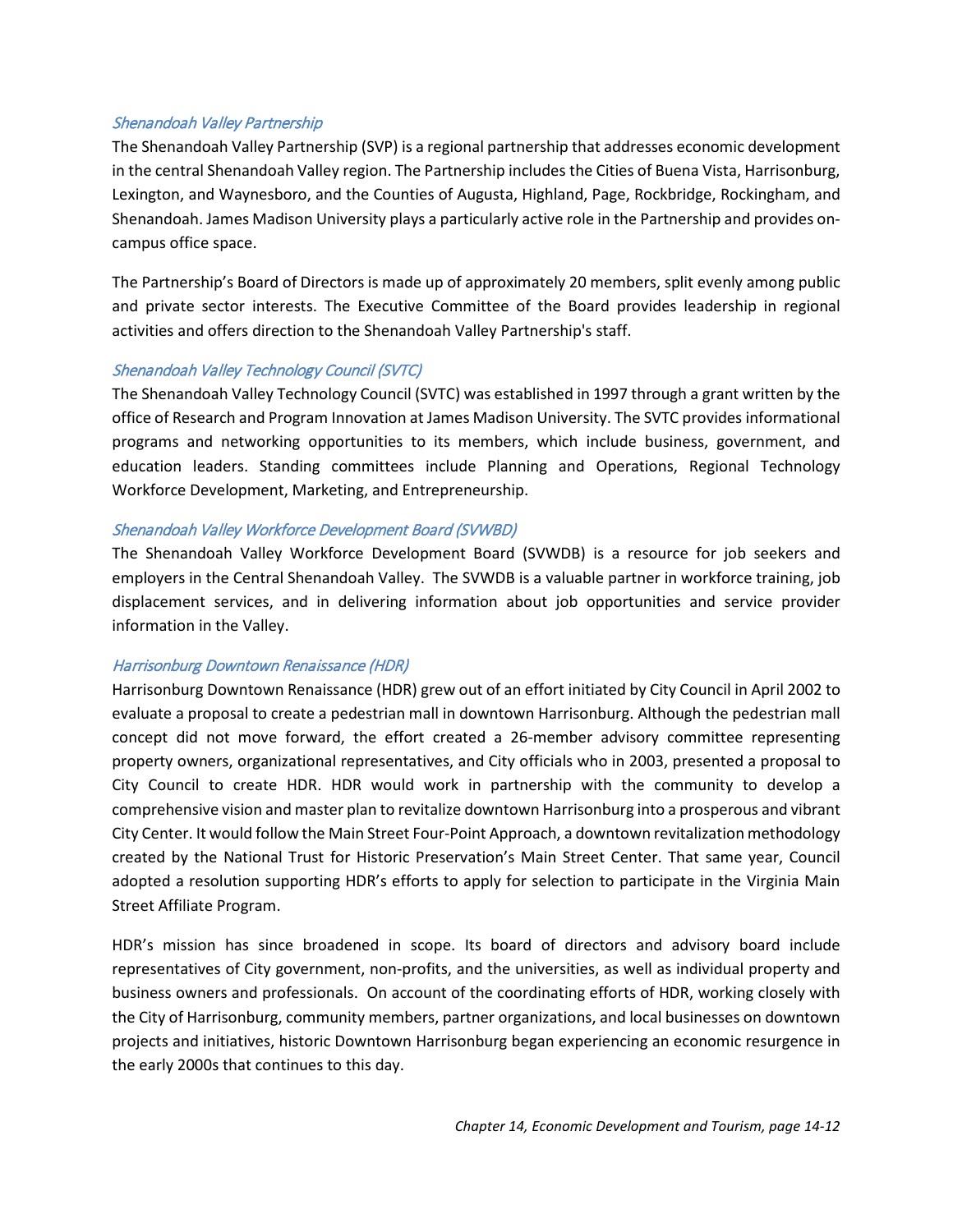## Shenandoah Valley Partnership

The Shenandoah Valley Partnership (SVP) is a regional partnership that addresses economic development in the central Shenandoah Valley region. The Partnership includes the Cities of Buena Vista, Harrisonburg, Lexington, and Waynesboro, and the Counties of Augusta, Highland, Page, Rockbridge, Rockingham, and Shenandoah. James Madison University plays a particularly active role in the Partnership and provides oncampus office space.

The Partnership's Board of Directors is made up of approximately 20 members, split evenly among public and private sector interests. The Executive Committee of the Board provides leadership in regional activities and offers direction to the Shenandoah Valley Partnership's staff.

## Shenandoah Valley Technology Council (SVTC)

The Shenandoah Valley Technology Council (SVTC) was established in 1997 through a grant written by the office of Research and Program Innovation at James Madison University. The SVTC provides informational programs and networking opportunities to its members, which include business, government, and education leaders. Standing committees include Planning and Operations, Regional Technology Workforce Development, Marketing, and Entrepreneurship.

## Shenandoah Valley Workforce Development Board (SVWBD)

The Shenandoah Valley Workforce Development Board (SVWDB) is a resource for job seekers and employers in the Central Shenandoah Valley. The SVWDB is a valuable partner in workforce training, job displacement services, and in delivering information about job opportunities and service provider information in the Valley.

# Harrisonburg Downtown Renaissance (HDR)

Harrisonburg Downtown Renaissance (HDR) grew out of an effort initiated by City Council in April 2002 to evaluate a proposal to create a pedestrian mall in downtown Harrisonburg. Although the pedestrian mall concept did not move forward, the effort created a 26-member advisory committee representing property owners, organizational representatives, and City officials who in 2003, presented a proposal to City Council to create HDR. HDR would work in partnership with the community to develop a comprehensive vision and master plan to revitalize downtown Harrisonburg into a prosperous and vibrant City Center. It would follow the Main Street Four-Point Approach, a downtown revitalization methodology created by the National Trust for Historic Preservation's Main Street Center. That same year, Council adopted a resolution supporting HDR's efforts to apply for selection to participate in the Virginia Main Street Affiliate Program.

HDR's mission has since broadened in scope. Its board of directors and advisory board include representatives of City government, non-profits, and the universities, as well as individual property and business owners and professionals. On account of the coordinating efforts of HDR, working closely with the City of Harrisonburg, community members, partner organizations, and local businesses on downtown projects and initiatives, historic Downtown Harrisonburg began experiencing an economic resurgence in the early 2000s that continues to this day.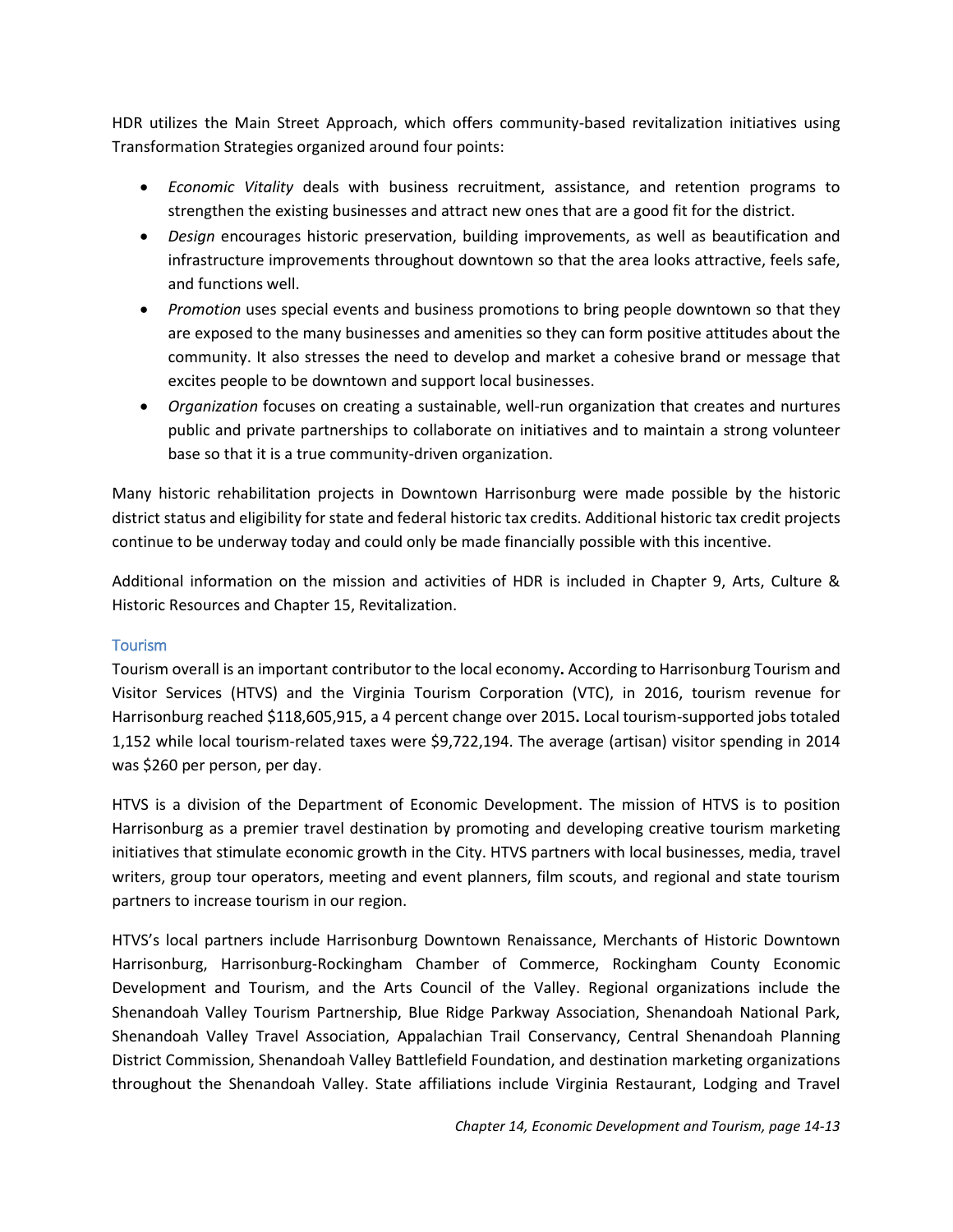HDR utilizes the Main Street Approach, which offers community-based revitalization initiatives using Transformation Strategies organized around four points:

- *Economic Vitality* deals with business recruitment, assistance, and retention programs to strengthen the existing businesses and attract new ones that are a good fit for the district.
- *Design* encourages historic preservation, building improvements, as well as beautification and infrastructure improvements throughout downtown so that the area looks attractive, feels safe, and functions well.
- *Promotion* uses special events and business promotions to bring people downtown so that they are exposed to the many businesses and amenities so they can form positive attitudes about the community. It also stresses the need to develop and market a cohesive brand or message that excites people to be downtown and support local businesses.
- *Organization* focuses on creating a sustainable, well-run organization that creates and nurtures public and private partnerships to collaborate on initiatives and to maintain a strong volunteer base so that it is a true community-driven organization.

Many historic rehabilitation projects in Downtown Harrisonburg were made possible by the historic district status and eligibility for state and federal historic tax credits. Additional historic tax credit projects continue to be underway today and could only be made financially possible with this incentive.

Additional information on the mission and activities of HDR is included in Chapter 9, Arts, Culture & Historic Resources and Chapter 15, Revitalization.

# <span id="page-13-0"></span>**Tourism**

Tourism overall is an important contributor to the local economy**.** According to Harrisonburg Tourism and Visitor Services (HTVS) and the Virginia Tourism Corporation (VTC), in 2016, tourism revenue for Harrisonburg reached \$118,605,915, a 4 percent change over 2015**.** Local tourism-supported jobs totaled 1,152 while local tourism-related taxes were \$9,722,194. The average (artisan) visitor spending in 2014 was \$260 per person, per day.

HTVS is a division of the Department of Economic Development. The mission of HTVS is to position Harrisonburg as a premier travel destination by promoting and developing creative tourism marketing initiatives that stimulate economic growth in the City. HTVS partners with local businesses, media, travel writers, group tour operators, meeting and event planners, film scouts, and regional and state tourism partners to increase tourism in our region.

HTVS's local partners include Harrisonburg Downtown Renaissance, Merchants of Historic Downtown Harrisonburg, Harrisonburg-Rockingham Chamber of Commerce, Rockingham County Economic Development and Tourism, and the Arts Council of the Valley. Regional organizations include the Shenandoah Valley Tourism Partnership, Blue Ridge Parkway Association, Shenandoah National Park, Shenandoah Valley Travel Association, Appalachian Trail Conservancy, Central Shenandoah Planning District Commission, Shenandoah Valley Battlefield Foundation, and destination marketing organizations throughout the Shenandoah Valley. State affiliations include Virginia Restaurant, Lodging and Travel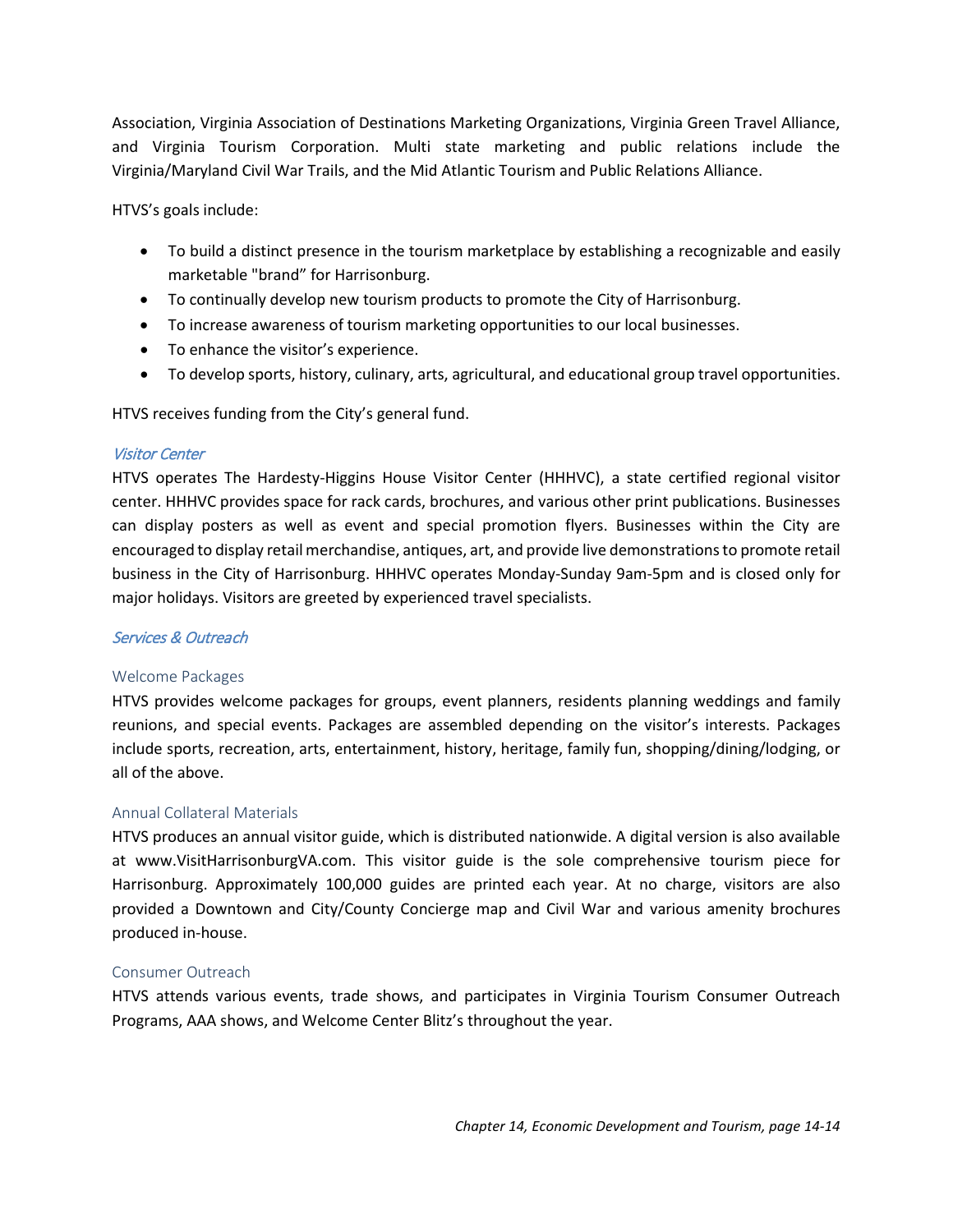Association, Virginia Association of Destinations Marketing Organizations, Virginia Green Travel Alliance, and Virginia Tourism Corporation. Multi state marketing and public relations include the Virginia/Maryland Civil War Trails, and the Mid Atlantic Tourism and Public Relations Alliance.

HTVS's goals include:

- To build a distinct presence in the tourism marketplace by establishing a recognizable and easily marketable "brand" for Harrisonburg.
- To continually develop new tourism products to promote the City of Harrisonburg.
- To increase awareness of tourism marketing opportunities to our local businesses.
- To enhance the visitor's experience.
- To develop sports, history, culinary, arts, agricultural, and educational group travel opportunities.

HTVS receives funding from the City's general fund.

#### Visitor Center

HTVS operates The Hardesty-Higgins House Visitor Center (HHHVC), a state certified regional visitor center. HHHVC provides space for rack cards, brochures, and various other print publications. Businesses can display posters as well as event and special promotion flyers. Businesses within the City are encouraged to display retail merchandise, antiques, art, and provide live demonstrations to promote retail business in the City of Harrisonburg. HHHVC operates Monday-Sunday 9am-5pm and is closed only for major holidays. Visitors are greeted by experienced travel specialists.

# Services & Outreach

#### Welcome Packages

HTVS provides welcome packages for groups, event planners, residents planning weddings and family reunions, and special events. Packages are assembled depending on the visitor's interests. Packages include sports, recreation, arts, entertainment, history, heritage, family fun, shopping/dining/lodging, or all of the above.

#### Annual Collateral Materials

HTVS produces an annual visitor guide, which is distributed nationwide. A digital version is also available at www.VisitHarrisonburgVA.com. This visitor guide is the sole comprehensive tourism piece for Harrisonburg. Approximately 100,000 guides are printed each year. At no charge, visitors are also provided a Downtown and City/County Concierge map and Civil War and various amenity brochures produced in-house.

#### Consumer Outreach

HTVS attends various events, trade shows, and participates in Virginia Tourism Consumer Outreach Programs, AAA shows, and Welcome Center Blitz's throughout the year.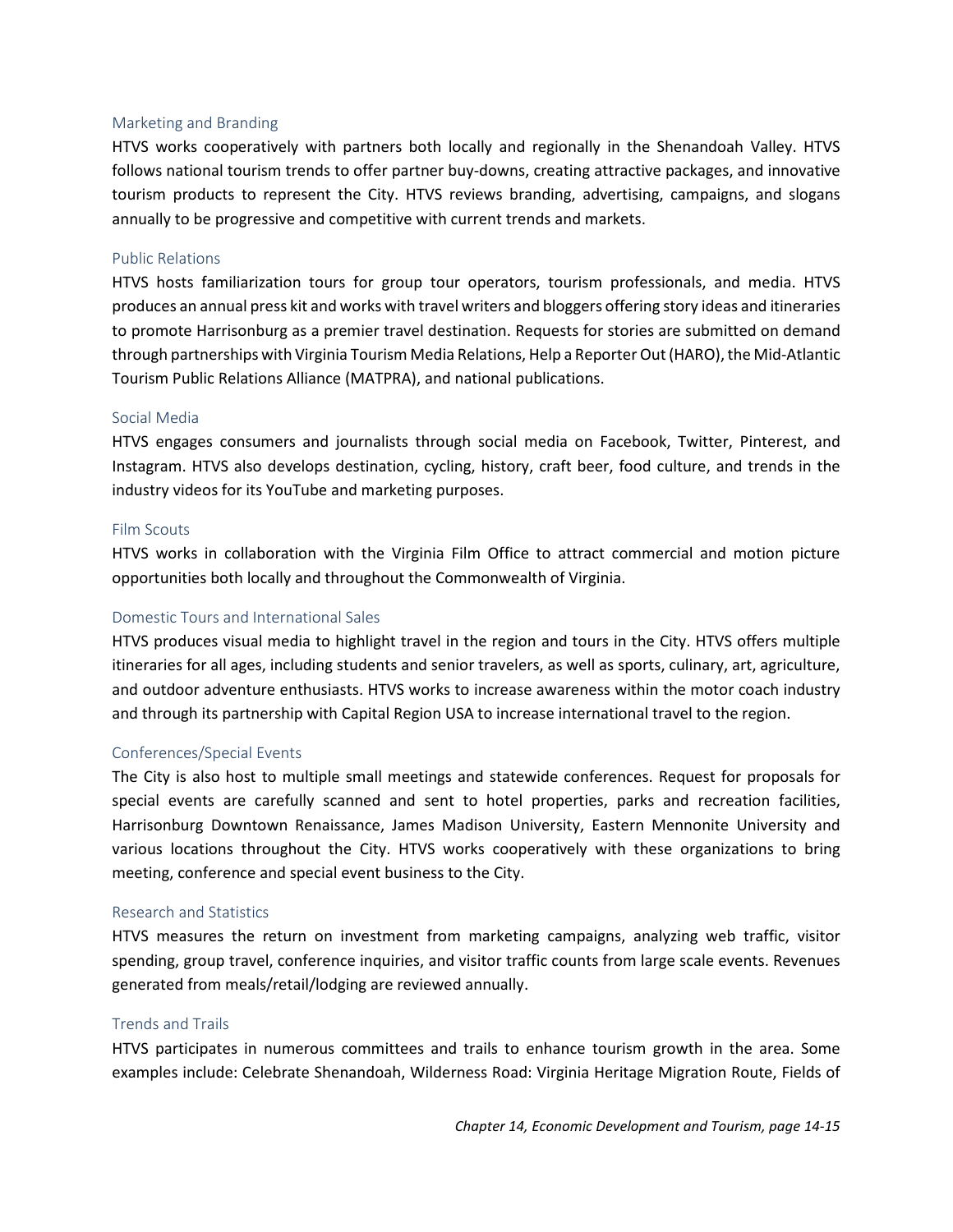#### Marketing and Branding

HTVS works cooperatively with partners both locally and regionally in the Shenandoah Valley. HTVS follows national tourism trends to offer partner buy-downs, creating attractive packages, and innovative tourism products to represent the City. HTVS reviews branding, advertising, campaigns, and slogans annually to be progressive and competitive with current trends and markets.

#### Public Relations

HTVS hosts familiarization tours for group tour operators, tourism professionals, and media. HTVS produces an annual press kit and works with travel writers and bloggers offering story ideas and itineraries to promote Harrisonburg as a premier travel destination. Requests for stories are submitted on demand through partnerships with Virginia Tourism Media Relations, Help a Reporter Out (HARO), the Mid-Atlantic Tourism Public Relations Alliance (MATPRA), and national publications.

#### Social Media

HTVS engages consumers and journalists through social media on Facebook, Twitter, Pinterest, and Instagram. HTVS also develops destination, cycling, history, craft beer, food culture, and trends in the industry videos for its YouTube and marketing purposes.

#### Film Scouts

HTVS works in collaboration with the Virginia Film Office to attract commercial and motion picture opportunities both locally and throughout the Commonwealth of Virginia.

#### Domestic Tours and International Sales

HTVS produces visual media to highlight travel in the region and tours in the City. HTVS offers multiple itineraries for all ages, including students and senior travelers, as well as sports, culinary, art, agriculture, and outdoor adventure enthusiasts. HTVS works to increase awareness within the motor coach industry and through its partnership with Capital Region USA to increase international travel to the region.

#### Conferences/Special Events

The City is also host to multiple small meetings and statewide conferences. Request for proposals for special events are carefully scanned and sent to hotel properties, parks and recreation facilities, Harrisonburg Downtown Renaissance, James Madison University, Eastern Mennonite University and various locations throughout the City. HTVS works cooperatively with these organizations to bring meeting, conference and special event business to the City.

#### Research and Statistics

HTVS measures the return on investment from marketing campaigns, analyzing web traffic, visitor spending, group travel, conference inquiries, and visitor traffic counts from large scale events. Revenues generated from meals/retail/lodging are reviewed annually.

#### Trends and Trails

HTVS participates in numerous committees and trails to enhance tourism growth in the area. Some examples include: Celebrate Shenandoah, Wilderness Road: Virginia Heritage Migration Route, Fields of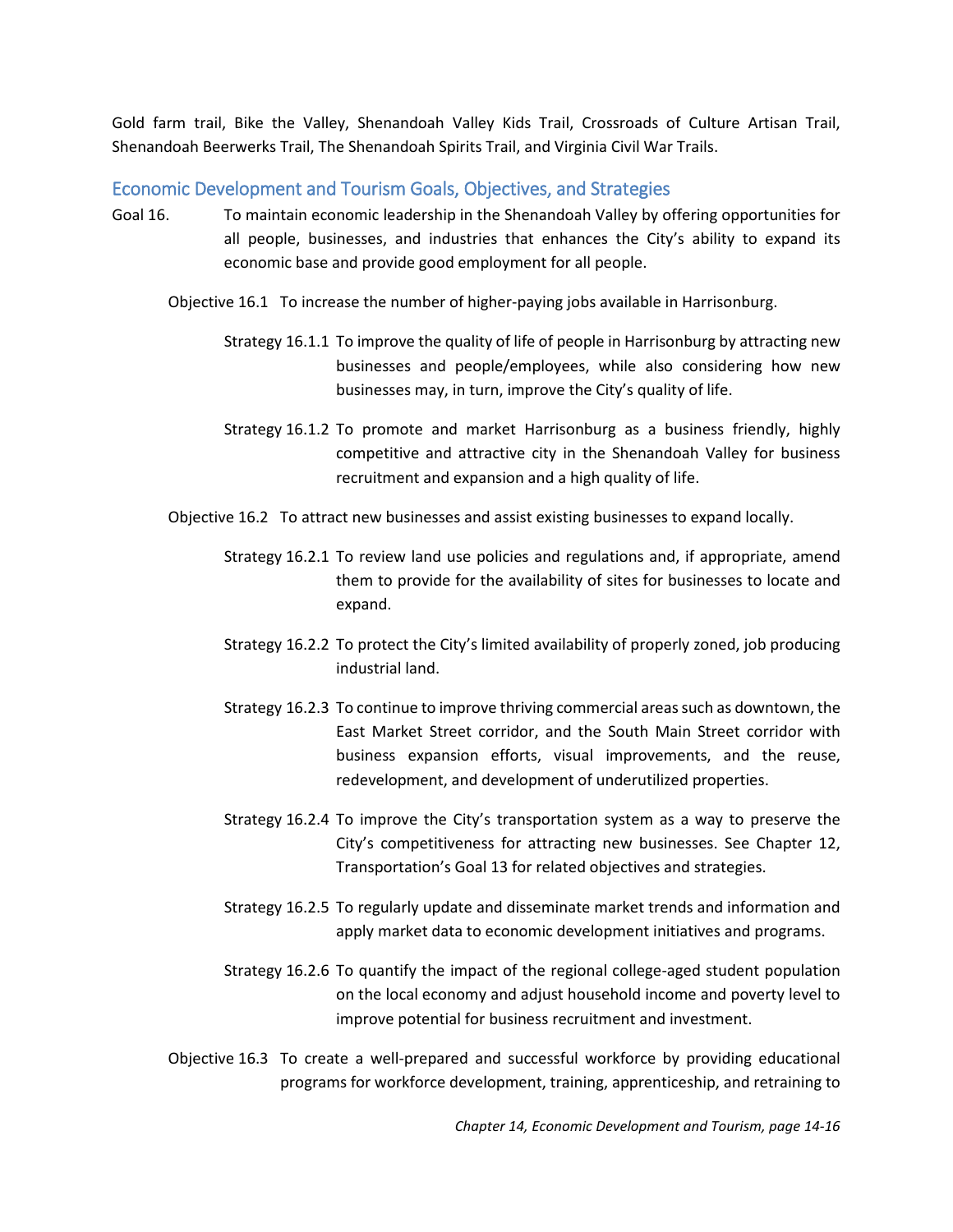Gold farm trail, Bike the Valley, Shenandoah Valley Kids Trail, Crossroads of Culture Artisan Trail, Shenandoah Beerwerks Trail, The Shenandoah Spirits Trail, and Virginia Civil War Trails.

#### <span id="page-16-0"></span>Economic Development and Tourism Goals, Objectives, and Strategies

- Goal 16. To maintain economic leadership in the Shenandoah Valley by offering opportunities for all people, businesses, and industries that enhances the City's ability to expand its economic base and provide good employment for all people.
	- Objective 16.1 To increase the number of higher-paying jobs available in Harrisonburg.
		- Strategy 16.1.1 To improve the quality of life of people in Harrisonburg by attracting new businesses and people/employees, while also considering how new businesses may, in turn, improve the City's quality of life.
		- Strategy 16.1.2 To promote and market Harrisonburg as a business friendly, highly competitive and attractive city in the Shenandoah Valley for business recruitment and expansion and a high quality of life.
	- Objective 16.2 To attract new businesses and assist existing businesses to expand locally.
		- Strategy 16.2.1 To review land use policies and regulations and, if appropriate, amend them to provide for the availability of sites for businesses to locate and expand.
		- Strategy 16.2.2 To protect the City's limited availability of properly zoned, job producing industrial land.
		- Strategy 16.2.3 To continue to improve thriving commercial areas such as downtown, the East Market Street corridor, and the South Main Street corridor with business expansion efforts, visual improvements, and the reuse, redevelopment, and development of underutilized properties.
		- Strategy 16.2.4 To improve the City's transportation system as a way to preserve the City's competitiveness for attracting new businesses. See Chapter 12, Transportation's Goal 13 for related objectives and strategies.
		- Strategy 16.2.5 To regularly update and disseminate market trends and information and apply market data to economic development initiatives and programs.
		- Strategy 16.2.6 To quantify the impact of the regional college-aged student population on the local economy and adjust household income and poverty level to improve potential for business recruitment and investment.
	- Objective 16.3 To create a well-prepared and successful workforce by providing educational programs for workforce development, training, apprenticeship, and retraining to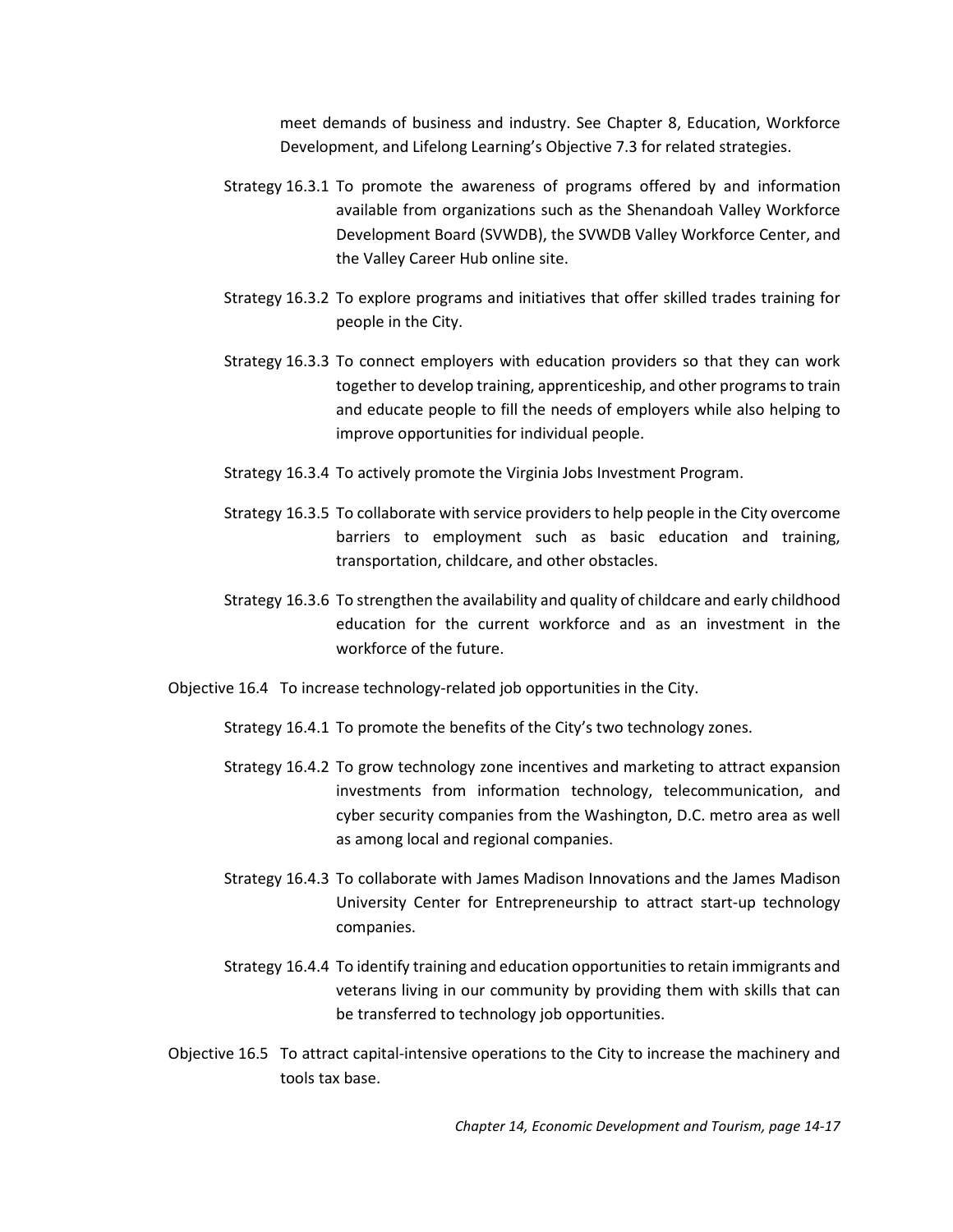meet demands of business and industry. See Chapter 8, Education, Workforce Development, and Lifelong Learning's Objective 7.3 for related strategies.

- Strategy 16.3.1 To promote the awareness of programs offered by and information available from organizations such as the Shenandoah Valley Workforce Development Board (SVWDB), the SVWDB Valley Workforce Center, and the Valley Career Hub online site.
- Strategy 16.3.2 To explore programs and initiatives that offer skilled trades training for people in the City.
- Strategy 16.3.3 To connect employers with education providers so that they can work together to develop training, apprenticeship, and other programs to train and educate people to fill the needs of employers while also helping to improve opportunities for individual people.
- Strategy 16.3.4 To actively promote the Virginia Jobs Investment Program.
- Strategy 16.3.5 To collaborate with service providers to help people in the City overcome barriers to employment such as basic education and training, transportation, childcare, and other obstacles.
- Strategy 16.3.6 To strengthen the availability and quality of childcare and early childhood education for the current workforce and as an investment in the workforce of the future.
- Objective 16.4 To increase technology-related job opportunities in the City.

Strategy 16.4.1 To promote the benefits of the City's two technology zones.

- Strategy 16.4.2 To grow technology zone incentives and marketing to attract expansion investments from information technology, telecommunication, and cyber security companies from the Washington, D.C. metro area as well as among local and regional companies.
- Strategy 16.4.3 To collaborate with James Madison Innovations and the James Madison University Center for Entrepreneurship to attract start-up technology companies.
- Strategy 16.4.4 To identify training and education opportunities to retain immigrants and veterans living in our community by providing them with skills that can be transferred to technology job opportunities.
- Objective 16.5 To attract capital-intensive operations to the City to increase the machinery and tools tax base.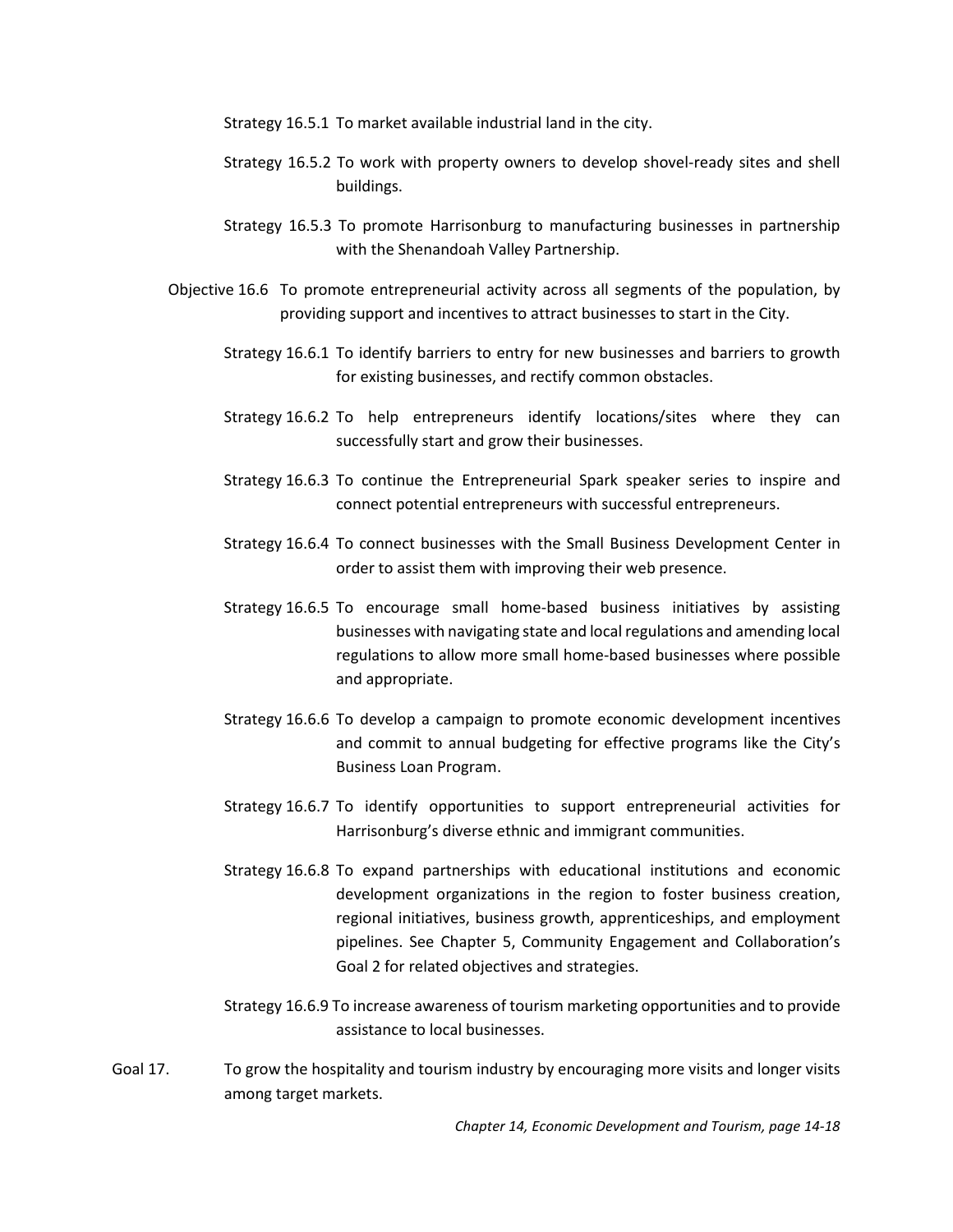- Strategy 16.5.1 To market available industrial land in the city.
- Strategy 16.5.2 To work with property owners to develop shovel-ready sites and shell buildings.
- Strategy 16.5.3 To promote Harrisonburg to manufacturing businesses in partnership with the Shenandoah Valley Partnership.
- Objective 16.6 To promote entrepreneurial activity across all segments of the population, by providing support and incentives to attract businesses to start in the City.
	- Strategy 16.6.1 To identify barriers to entry for new businesses and barriers to growth for existing businesses, and rectify common obstacles.
	- Strategy 16.6.2 To help entrepreneurs identify locations/sites where they can successfully start and grow their businesses.
	- Strategy 16.6.3 To continue the Entrepreneurial Spark speaker series to inspire and connect potential entrepreneurs with successful entrepreneurs.
	- Strategy 16.6.4 To connect businesses with the Small Business Development Center in order to assist them with improving their web presence.
	- Strategy 16.6.5 To encourage small home-based business initiatives by assisting businesses with navigating state and local regulations and amending local regulations to allow more small home-based businesses where possible and appropriate.
	- Strategy 16.6.6 To develop a campaign to promote economic development incentives and commit to annual budgeting for effective programs like the City's Business Loan Program.
	- Strategy 16.6.7 To identify opportunities to support entrepreneurial activities for Harrisonburg's diverse ethnic and immigrant communities.
	- Strategy 16.6.8 To expand partnerships with educational institutions and economic development organizations in the region to foster business creation, regional initiatives, business growth, apprenticeships, and employment pipelines. See Chapter 5, Community Engagement and Collaboration's Goal 2 for related objectives and strategies.
	- Strategy 16.6.9 To increase awareness of tourism marketing opportunities and to provide assistance to local businesses.
- Goal 17. To grow the hospitality and tourism industry by encouraging more visits and longer visits among target markets.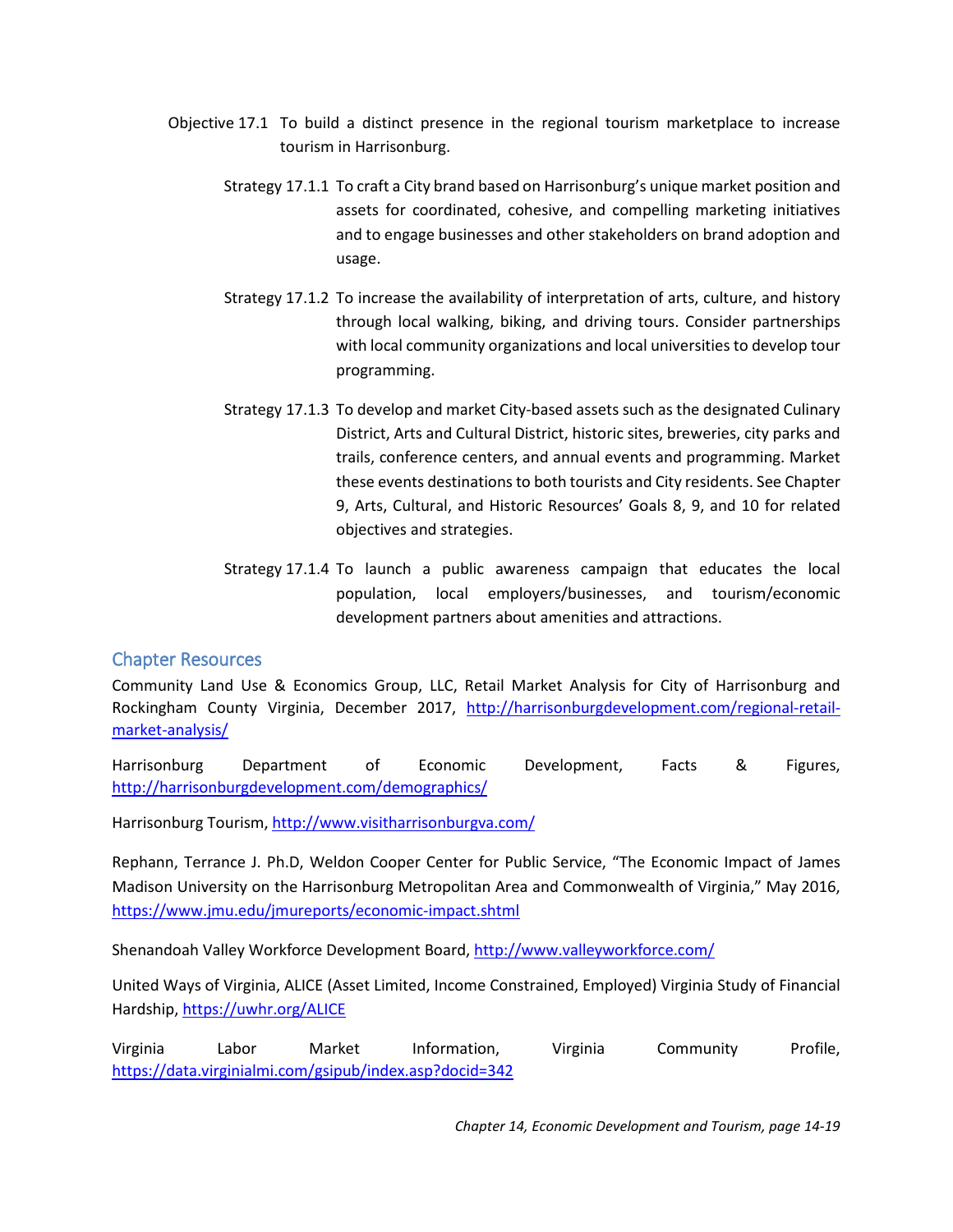- Objective 17.1 To build a distinct presence in the regional tourism marketplace to increase tourism in Harrisonburg.
	- Strategy 17.1.1 To craft a City brand based on Harrisonburg's unique market position and assets for coordinated, cohesive, and compelling marketing initiatives and to engage businesses and other stakeholders on brand adoption and usage.
	- Strategy 17.1.2 To increase the availability of interpretation of arts, culture, and history through local walking, biking, and driving tours. Consider partnerships with local community organizations and local universities to develop tour programming.
	- Strategy 17.1.3 To develop and market City-based assets such as the designated Culinary District, Arts and Cultural District, historic sites, breweries, city parks and trails, conference centers, and annual events and programming. Market these events destinations to both tourists and City residents. See Chapter 9, Arts, Cultural, and Historic Resources' Goals 8, 9, and 10 for related objectives and strategies.
	- Strategy 17.1.4 To launch a public awareness campaign that educates the local population, local employers/businesses, and tourism/economic development partners about amenities and attractions.

# <span id="page-19-0"></span>Chapter Resources

Community Land Use & Economics Group, LLC, Retail Market Analysis for City of Harrisonburg and Rockingham County Virginia, December 2017, [http://harrisonburgdevelopment.com/regional-retail](http://harrisonburgdevelopment.com/regional-retail-market-analysis/)[market-analysis/](http://harrisonburgdevelopment.com/regional-retail-market-analysis/)

Harrisonburg Department of Economic Development, Facts & Figures, <http://harrisonburgdevelopment.com/demographics/>

Harrisonburg Tourism,<http://www.visitharrisonburgva.com/>

Rephann, Terrance J. Ph.D, Weldon Cooper Center for Public Service, "The Economic Impact of James Madison University on the Harrisonburg Metropolitan Area and Commonwealth of Virginia," May 2016, <https://www.jmu.edu/jmureports/economic-impact.shtml>

Shenandoah Valley Workforce Development Board[, http://www.valleyworkforce.com/](http://www.valleyworkforce.com/)

United Ways of Virginia, ALICE (Asset Limited, Income Constrained, Employed) Virginia Study of Financial Hardship,<https://uwhr.org/ALICE>

Virginia Labor Market Information, Virginia Community Profile, <https://data.virginialmi.com/gsipub/index.asp?docid=342>